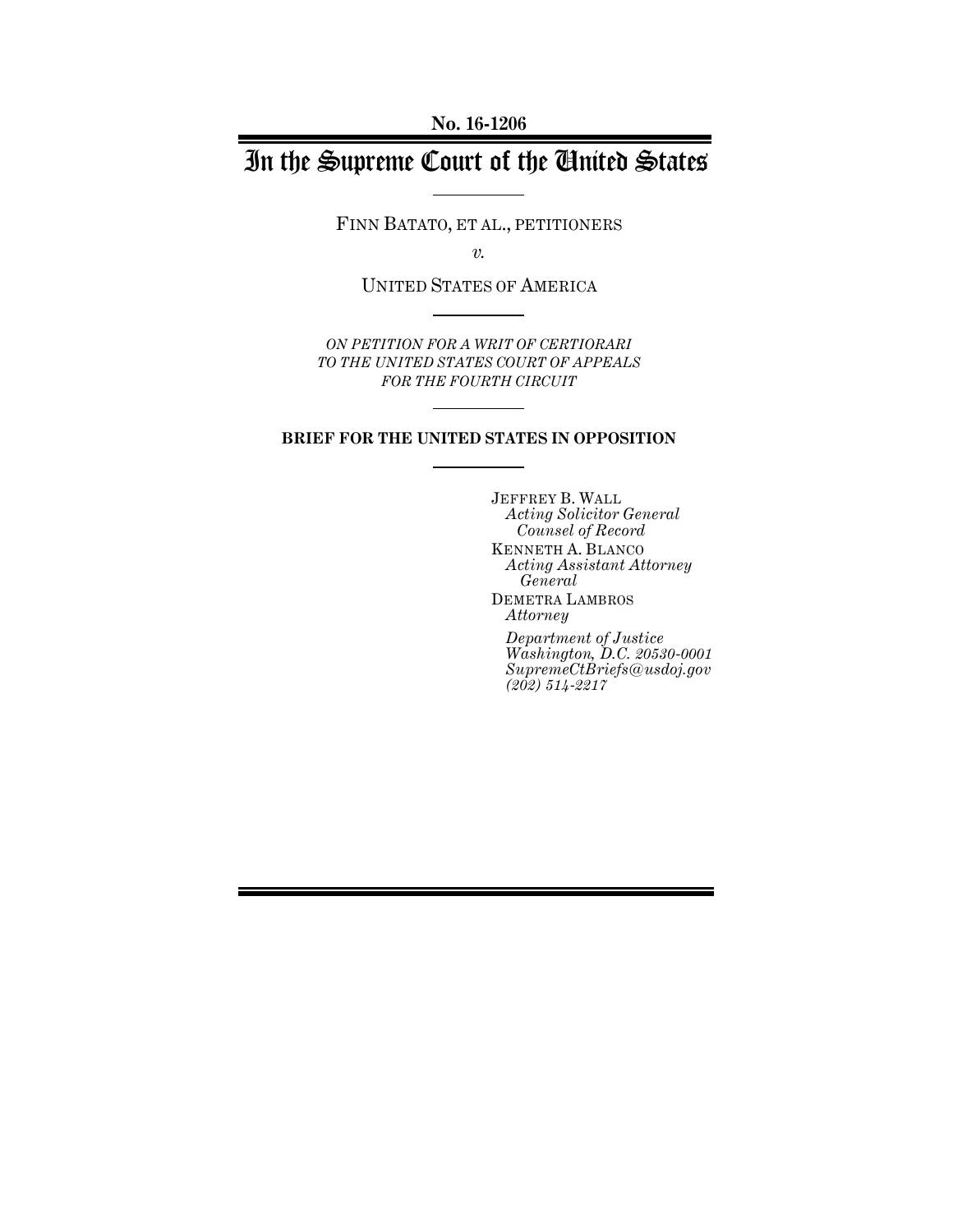#### **QUESTIONS PRESENTED**

1. Whether the case-or-controversy requirement of Article III of the United States Constitution prohibits a district court from exercising jurisdiction in a civil-forfeiture proceeding concerning assets in other countries, where those countries' governments have cooperated with U.S. authorities to restrain the assets at issue.

2. Whether the requirement of the fugitive-disentitlement statute,  $28$  U.S.C.  $2466(a)(1)(B)$ , that a claimant must have "decline[d] to enter or reenter" the United States "in order to avoid a criminal prosecution," is satisfied by a finding that the claimant remains outside the United States with the specific intent to avoid prosecution.

3. Whether a district court must treat a motion to strike a fugitive's claim to assets as a motion for summary judgment, with an attendant right to discovery.

(I)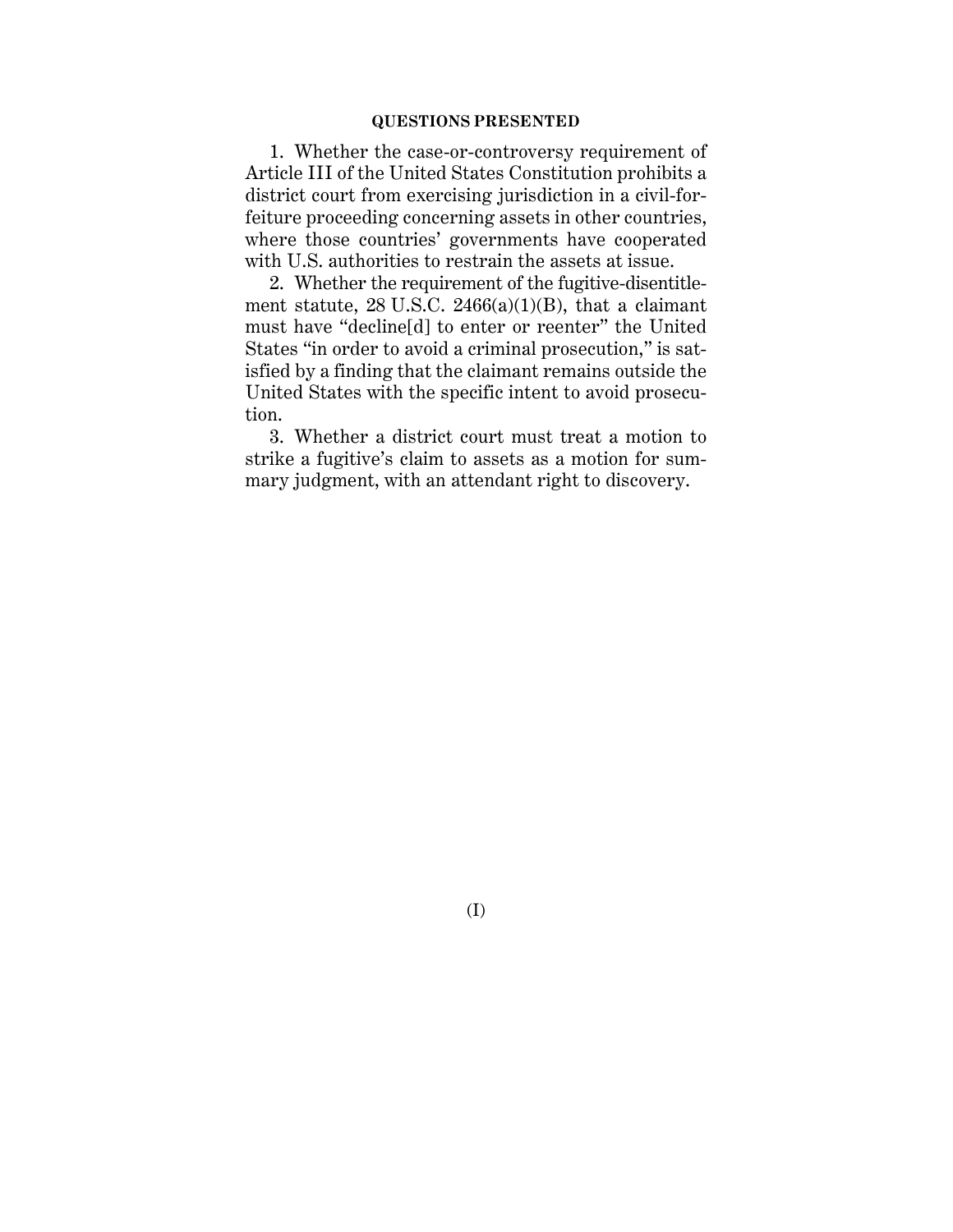### **TABLE OF CONTENTS**

Page

# **TABLE OF AUTHORITIES**

### Cases:

| Aetna Life Ins. Co. v. Haworth,                           |  |
|-----------------------------------------------------------|--|
|                                                           |  |
| Anderson v. United States, 417 U.S. 211 (1974) 20         |  |
|                                                           |  |
| Chafin v. Chafin, 133 S. Ct. 1017 (2013) 14               |  |
| Collazos v. United States, 368 F.3d 190 (2d Cir. 2004) 21 |  |
| Contents of Account No. 03001288 v. United States,        |  |
|                                                           |  |
|                                                           |  |
| Hanover Bank v. Commissioner, 369 U.S. 672 (1962) 20      |  |
| Lujan v. Defenders of Wildlife, 504 U.S. 555 (1992) 8, 13 |  |
|                                                           |  |
| OBB Personenverkehr AG v. Sachs,                          |  |
|                                                           |  |
| Preiser v. Newkirk, 422 U.S. 395 (1975) 12                |  |
| Republic Nat'l Bank of Miami v. United States,            |  |
|                                                           |  |
| Simon v. Eastern Ky. Welfare Rights Org.,                 |  |
|                                                           |  |
| Taylor v. Freeland & Kronz, 503 U.S. 638 (1992) 26, 27    |  |

(III)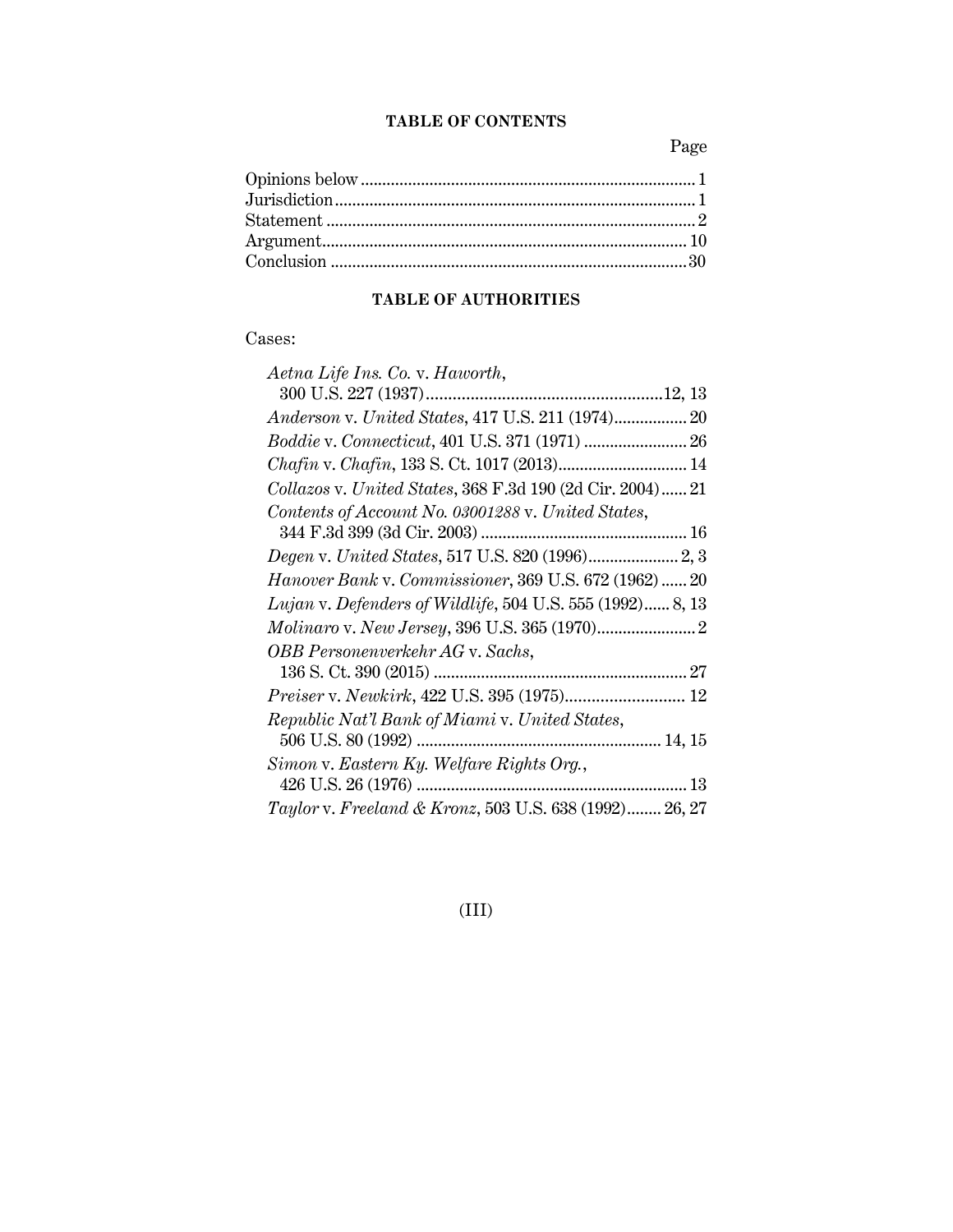| Cases-Continued:                                                                      | Page |
|---------------------------------------------------------------------------------------|------|
| United States v. All Funds in Account Nos.<br>747.034/278, 747.009/278, & 747.714/278 |      |
| Banco Espanol de Credito, Spain,                                                      |      |
|                                                                                       |      |
| United States v. All Funds on Deposit in Any                                          |      |
| Accounts Maintained in the Names of Meza or                                           |      |
| De Castro, 63 F.3d 148 (2d Cir. 1995),                                                |      |
| cert denied, 517 U.S. 1155 (1996)  16, 17, 18                                         |      |
| United States v. Approximately \$1.67 Million                                         |      |
| (US) in Cash, Stock, and other Valuable                                               |      |
| Assets Held by or at: 1) Total Aviation Ltd.,                                         |      |
|                                                                                       |      |
| United States v. Certain Funds Contained in                                           |      |
| Account Nos. 600-306211-006, 600-306211-011 &                                         |      |
| 600-306211-014 Located at Hong Kong & Shanghai                                        |      |
| Banking Corp., 96 F.3d 20 (2d Cir. 1996),                                             |      |
|                                                                                       |      |
| United States v. Federative Republic of Brazil,                                       |      |
|                                                                                       |      |
| United States v. \$40,877.59 in United States                                         |      |
| Currency, 32 F.3d 1151 (7th Cir. 1994)  25                                            |      |
| United States v. Hays, 515 U.S. 737 (1995)  13                                        |      |
| United States v. James Daniel Good Real Prop.,                                        |      |
|                                                                                       |      |
| United States v. Johnston, 268 U.S. 220 (1925) 28                                     |      |
| United States v. Salti,<br>579 F.3d 656 (6th Cir. 2009) 22, 23, 24, 29                |      |
| United States v. \$6,976,934.65 Plus Interest,                                        |      |
|                                                                                       |      |
| United States v. \$6,976,934.65 Plus Interest Deposited                               |      |
| into Royal Bank of Scotland Int'l, Account                                            |      |
| No. 2029-56141070, Held in Name of Soulbury                                           |      |
| Ltd., 554 F.3d 123 (D.C. Cir. 2009)  22, 23, 24, 29                                   |      |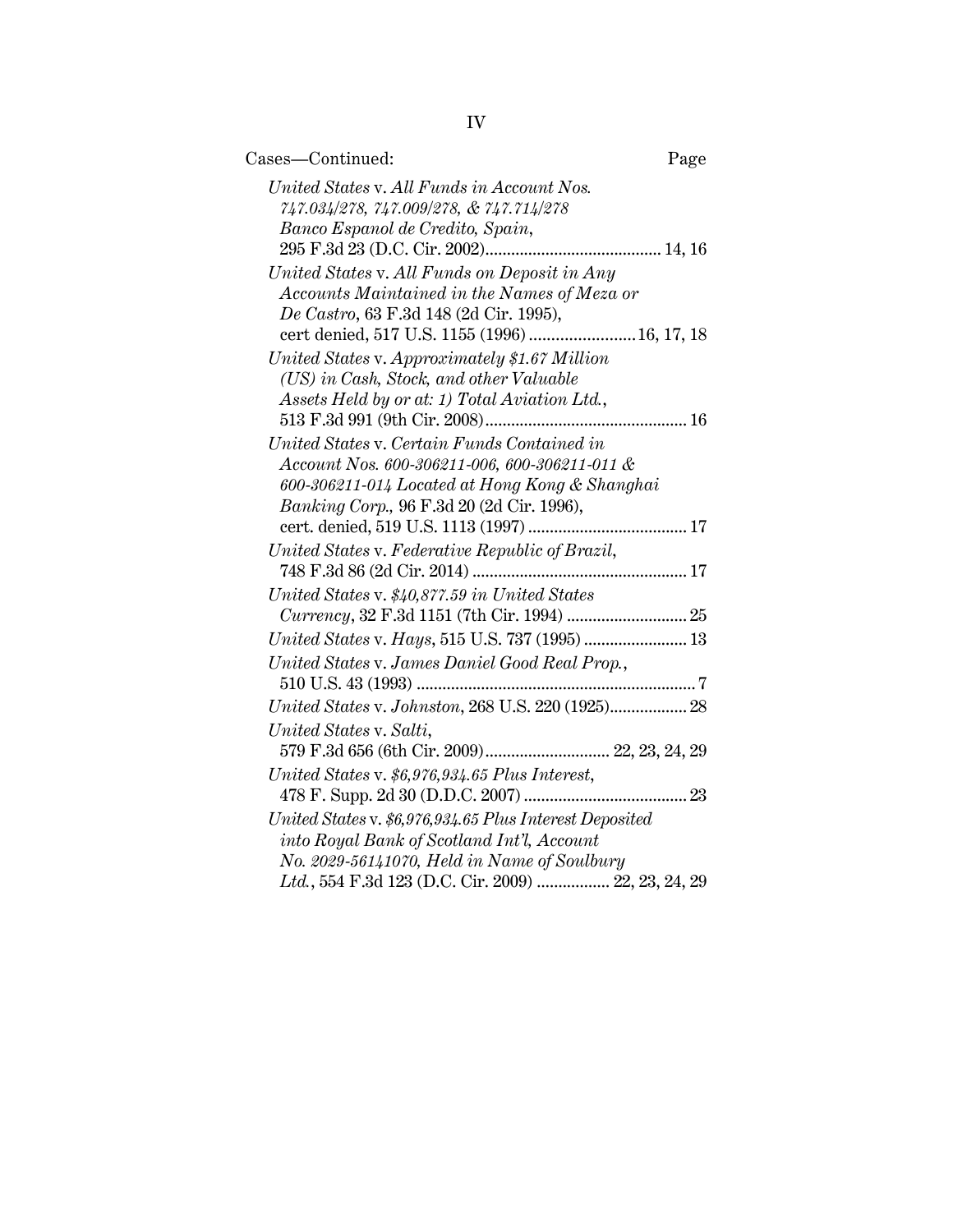| Cases-Continued:                                                                                  | Page |
|---------------------------------------------------------------------------------------------------|------|
| United States v. \$671,160 in U.S. Currency,                                                      |      |
| United States v. Technodyne LLC,                                                                  |      |
| United States v. 2005 Pilatus Aircraft, Bearing<br>Tail No. N679PE, 838 F.3d 662 (5th Cir. 2016), |      |
| cert. denied, U.S. , 2017 WL 2039192                                                              | 99.  |

Constitution and statutes: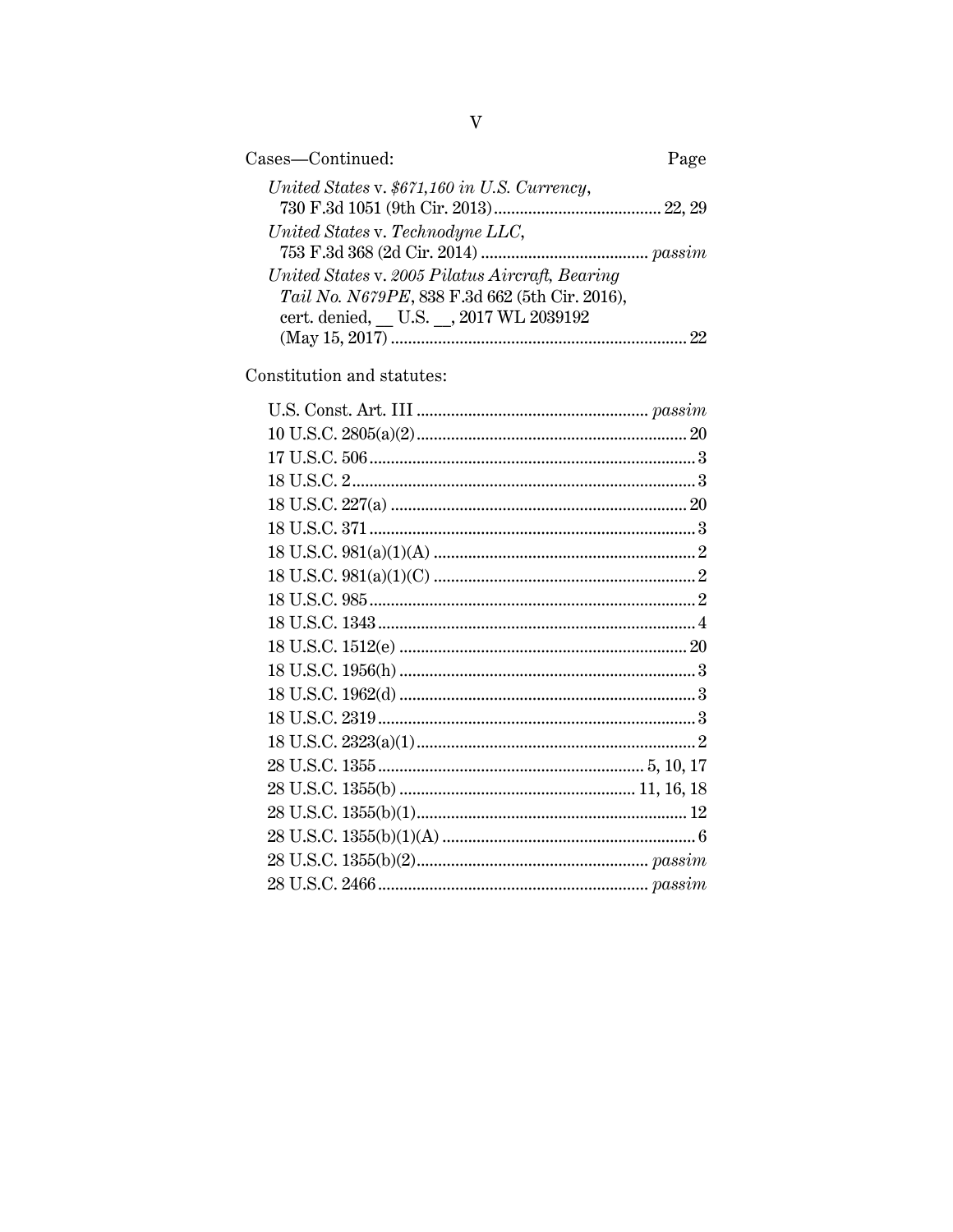| Statutes-Continued: | Page |
|---------------------|------|
|                     |      |
|                     |      |
|                     |      |
|                     |      |

## Miscellaneous:

| Webster's New International Dictionary       |  |
|----------------------------------------------|--|
|                                              |  |
| Webster's Third New International Dictionary |  |
|                                              |  |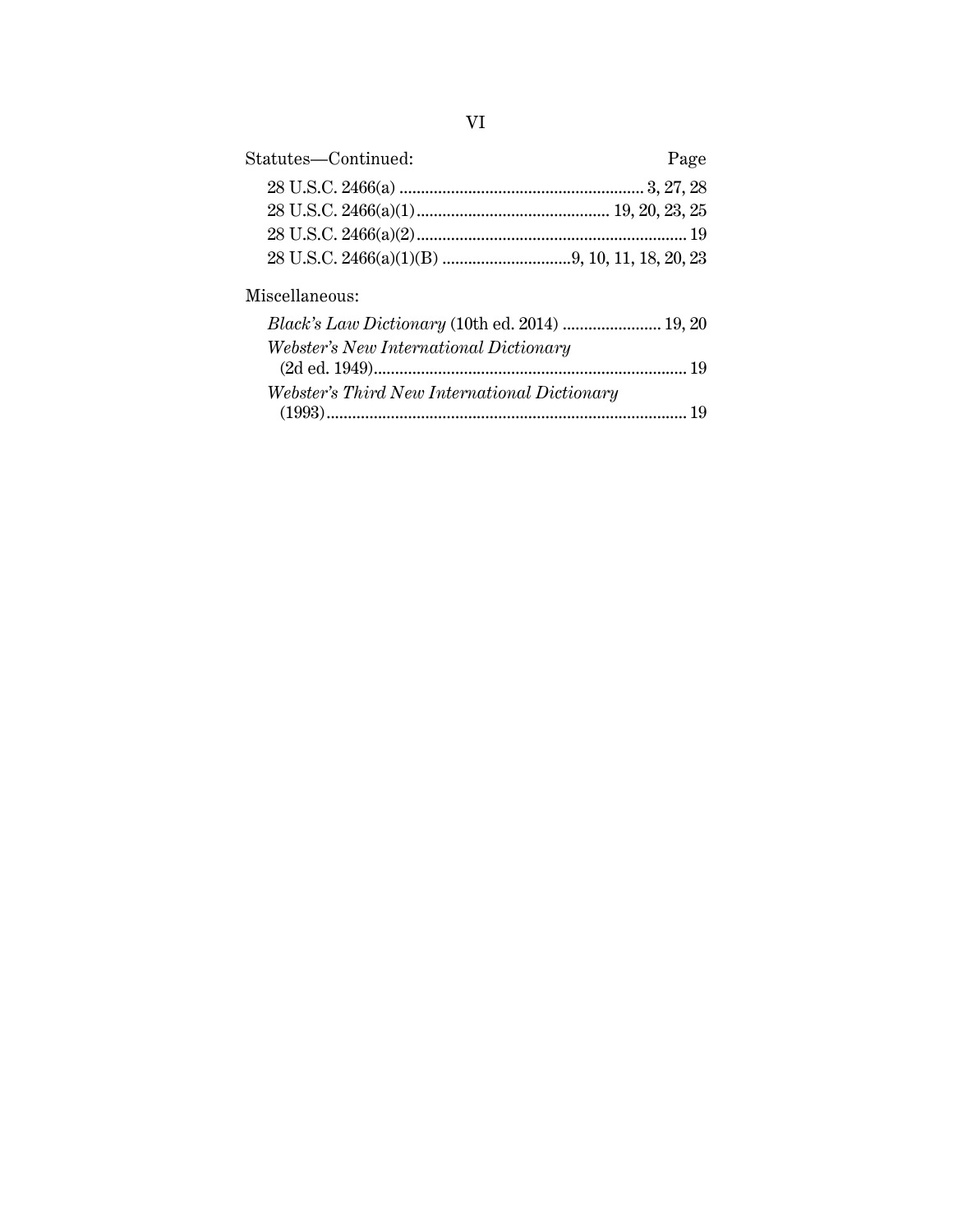# In the Supreme Court of the United States

No. 16-1206

FINN BATATO, ET AL., PETITIONERS

*v.*

UNITED STATES OF AMERICA

*ON PETITION FOR A WRIT OF CERTIORARI TO THE UNITED STATES COURT OF APPEALS FOR THE FOURTH CIRCUIT*

#### **BRIEF FOR THE UNITED STATES IN OPPOSITION**

#### **OPINIONS BELOW**

The opinion of the court of appeals (Pet. App. 1a-56a) is reported at 833 F.3d 413. The opinion of the district court (Pet. App. 107a-151a) is reported at 89 F. Supp. 3d 813.

#### **JURISDICTION**

The judgment of the court of appeals was entered on August 12, 2016. A petition for rehearing was denied on November 9, 2016 (Pet. App. 152a-153a). On January 26, 2017, the Chief Justice extended the time within which to file a petition for a writ of certiorari to and including April 7, 2017, and the petition was filed on that date. The jurisdiction of this Court is invoked under 28 U.S.C. 1254(1).

(1)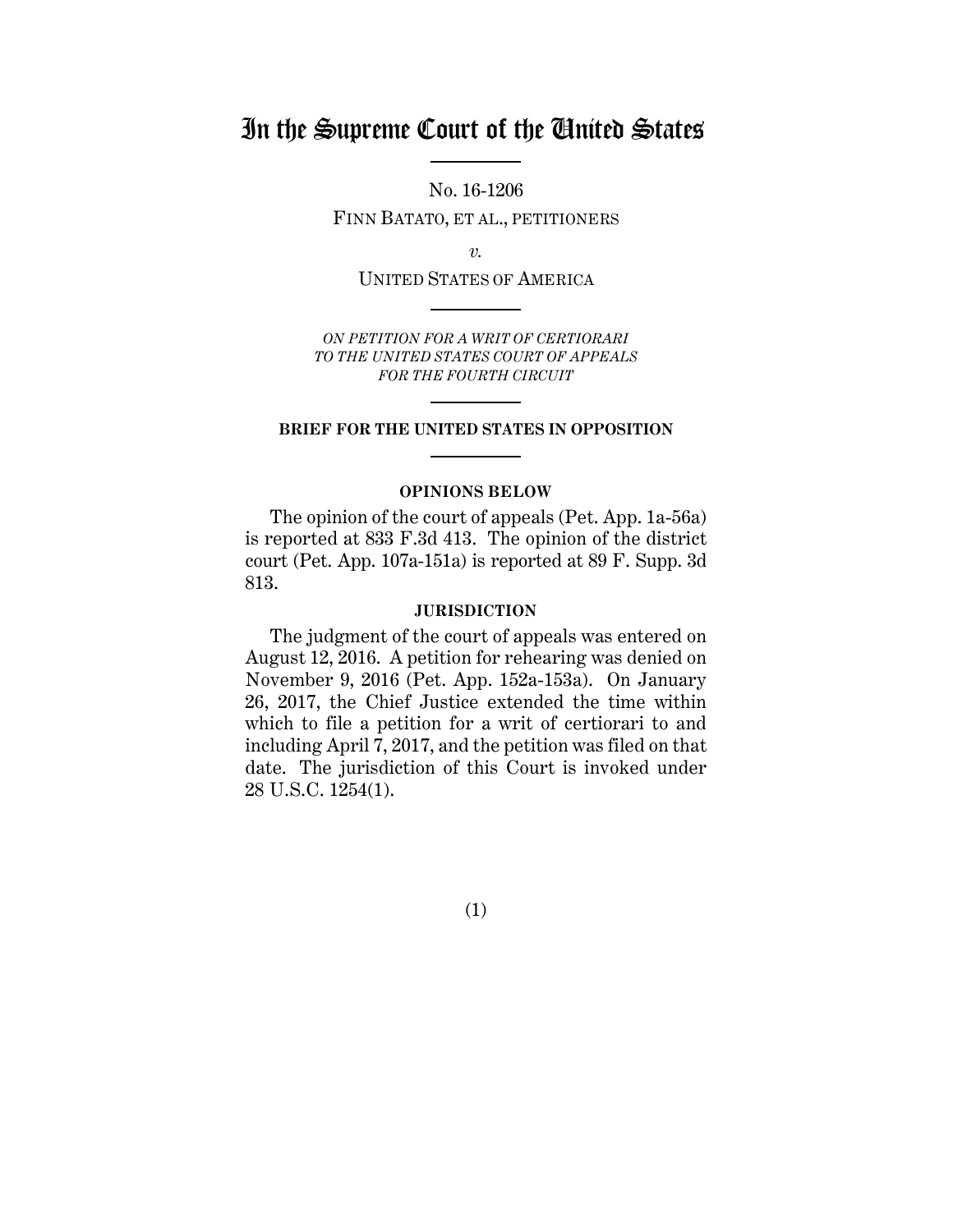#### **STATEMENT**

In July 2014, the United States filed an *in rem* action in the United States District Court for the Eastern District of Virginia, seeking civil forfeiture pursuant to 18 U.S.C. 981(a)(1)(A) and (C), 985, and 2323(a)(1) of certain assets in foreign countries. The complaint alleged that the assets were the proceeds of an extensive international copyright-infringement and money-laundering conspiracy and that the acts and omissions giving rise to the forfeiture took place in the Eastern District of Virginia. C.A. App. 18-19. After the individual and corporate claimants—petitioners here, who currently are all overseas—filed claims to the assets, the government moved to strike their claims pursuant to 28 U.S.C. 2466, the federal fugitive-disentitlement statute. The district court granted the motion to strike, granted the government's motion for a default judgment, and issued forfeiture orders for assets located in New Zealand and Hong Kong. Pet. App. 5a-6a. The court of appeals affirmed. *Id.* at 1a-45a.

1. "Fugitive disentitlement began as a judicial doctrine allowing appellate courts to dismiss appeals from criminal fugitives who failed to surrender to authorities, holding that such failure 'disentitles the defendant to call upon the resources of the Court for determination of his claims.'" Pet. App. 23a (quoting *Molinaro* v. *New Jersey*, 396 U.S. 365, 366 (1970) (per curiam)). Before 1996, lower courts were divided on whether that principle applied to claims in civil-forfeiture proceedings by fugitives evading prosecution. *Ibid.* In *Degen* v. *United States*, 517 U.S. 820 (1996), this Court held that the common-law fugitive-disentitlement doctrine did not authorize striking a civil-forfeiture claimant's claim on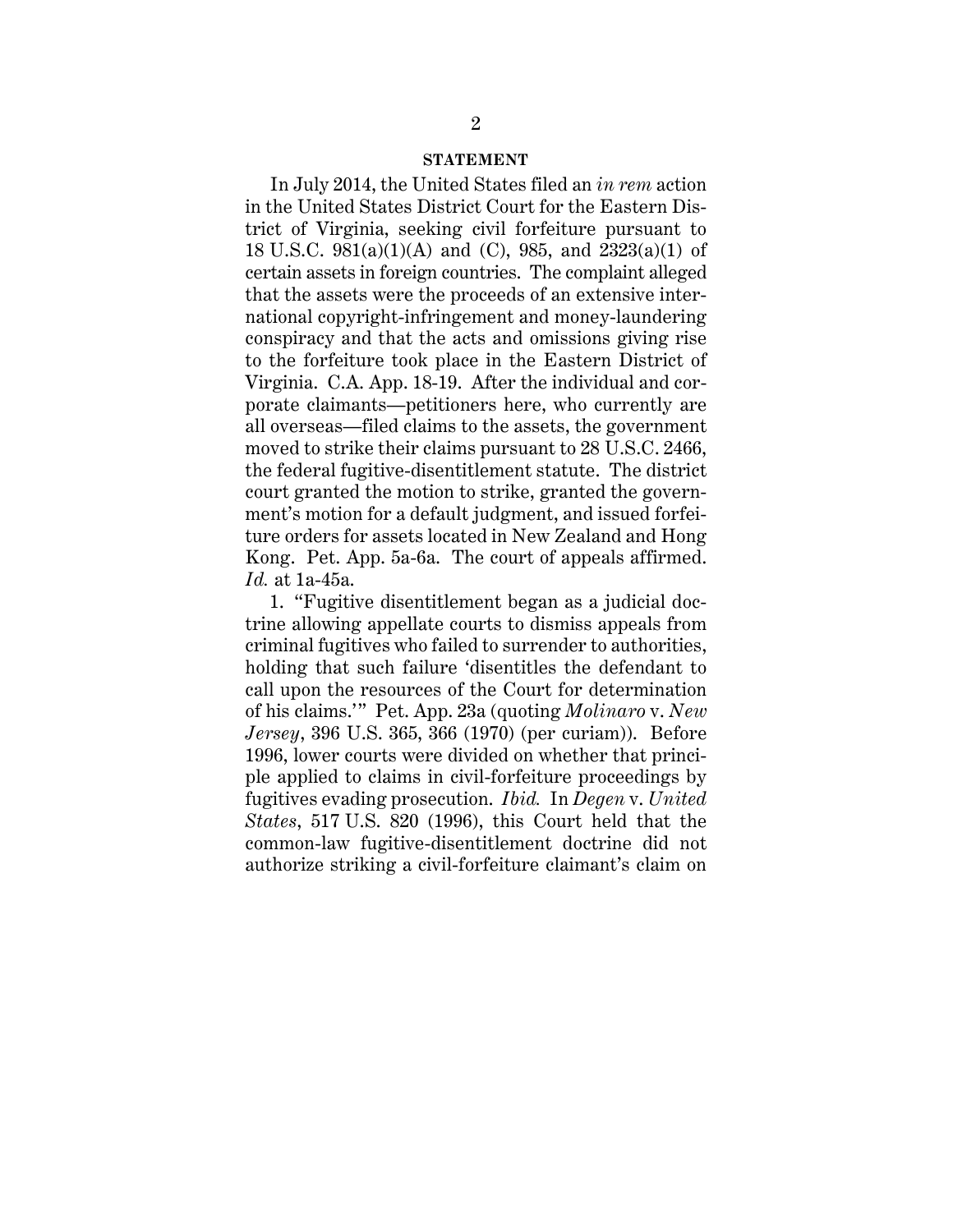the ground that he was evading related criminal charges. *Id.* at 828.

Congress responded by enacting 28 U.S.C. 2466, which expressly grants federal courts discretion to "disentitle[]" a civil-forfeiture claimant who is a fugitive from justice from using the U.S. courts to pursue his claims. Section 2466(a) provides:

(a) A judicial officer may disallow a person from using the resources of the courts of the United States in furtherance of a claim in any related civil forfeiture action  $***$  upon a finding that such person—

(1) after notice or knowledge of the fact that a warrant or process has been issued for his apprehension, in order to avoid criminal prosecution—

(A) purposely leaves the jurisdiction of the United States;

(B) declines to enter or reenter the United States to submit to its jurisdiction; or

(C) otherwise evades the jurisdiction of the court in which a criminal case is pending against the person; and

(2) is not confined or held in custody in any other jurisdiction for commission of criminal conduct in that jurisdiction.

#### *Ibid.*

2. In February 2012, a grand jury in the United States District Court for the Eastern District of Virginia returned a superseding indictment charging petitioners with criminal copyright infringement, in violation of 17 U.S.C. 506 and 18 U.S.C. 2 and 2319; conspiracy to commit copyright infringement, in violation of 18 U.S.C. 371; conspiracy to commit racketeering, in violation of 18 U.S.C. 1962(d); conspiracy to commit money laundering, in violation of 18 U.S.C. 1956(h); and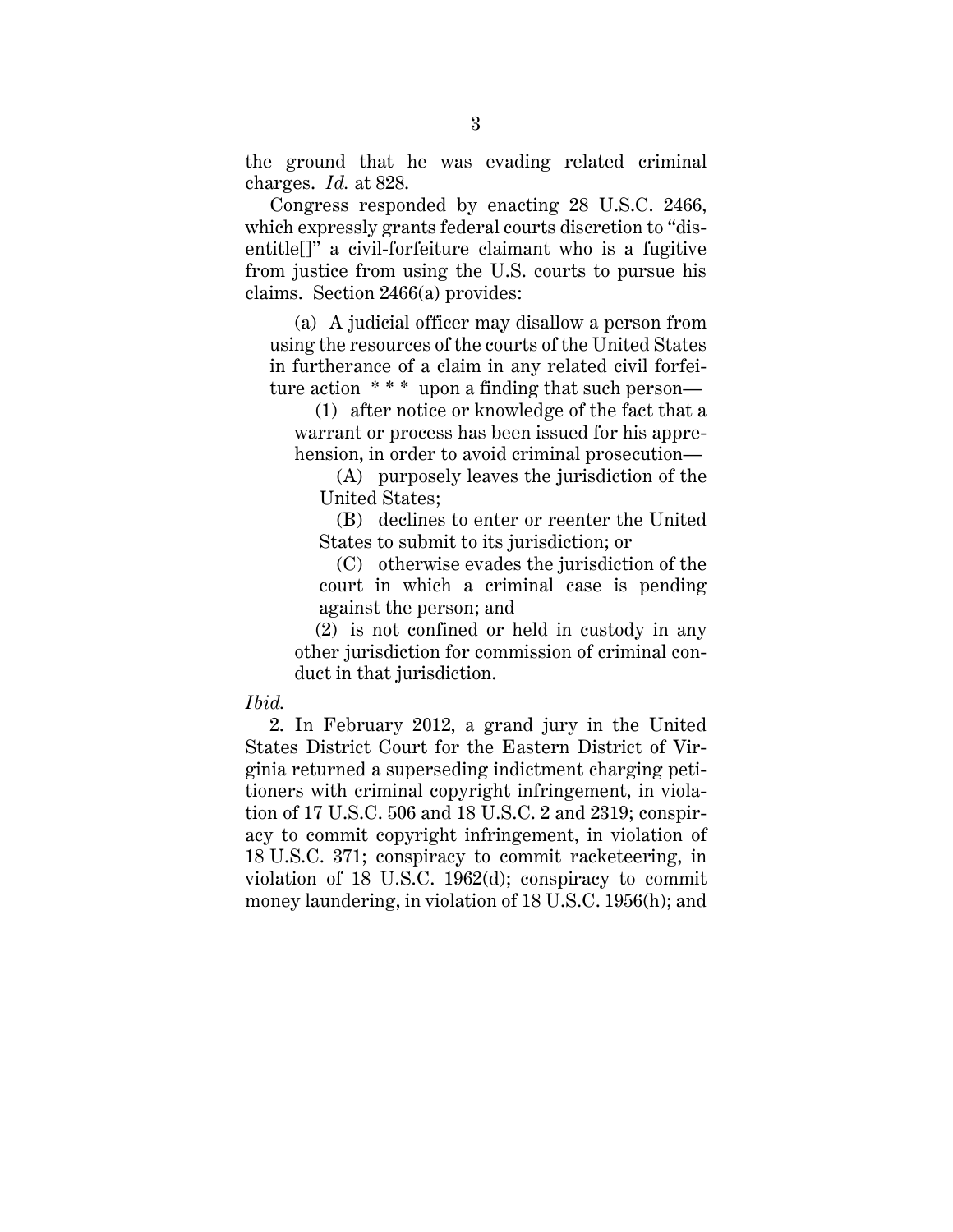wire fraud, in violation of 18 U.S.C. 1343. Pet. App. 111a; see C.A. Supp. App. 165-254. The indictment alleged that petitioners' international copyright-infringement and money-laundering scheme—known as the "Mega Conspiracy"—used public websites to illegally reproduce and distribute many millions of copyrighted movies, computer software, television programs, video games, electronic books, and musical recordings. C.A. Supp. App. 166. The grand jury found that the estimated harm to copyright holders was "well in excess" of \$500 million and that the conspiracy generated at least \$175 million in illegal proceeds. *Ibid.* The grand jury also found probable cause that \$175 million and 133 specific assets were subject to forfeiture. *Id.* at 247-253.

The government determined that most of the remaining proceeds of the scheme were located in New Zealand and Hong Kong, and the district court issued restraining orders for those assets. Gov't C.A. Br. 5. In response, the High Court in Hong Kong promptly issued a restraining order against approximately \$60 million held in 13 bank accounts. *Ibid.* In April 2012, the New Zealand High Court registered restraining orders on \$15 million in assets, including \$8 million in New Zealand government bonds; two houses worth approximately \$3 million; and luxury cars, bank accounts, and other items worth about \$4 million. *Id.* at 6.<sup>1</sup>

3. New Zealand's restraining orders, by law, could remain registered only for two years, with a possible one-year extension. Pet. App. 5a. Recognizing that the

 $\overline{a}$ 

<sup>&</sup>lt;sup>1</sup> Despite the restraining orders, the Hong Kong and New Zealand courts have released funds to certain petitioners for living and legal expenses. Some have been substantial—including millions of dollars in legal fees and \$170,000 in monthly living expenses for just one petitioner. Pet. App. 5a.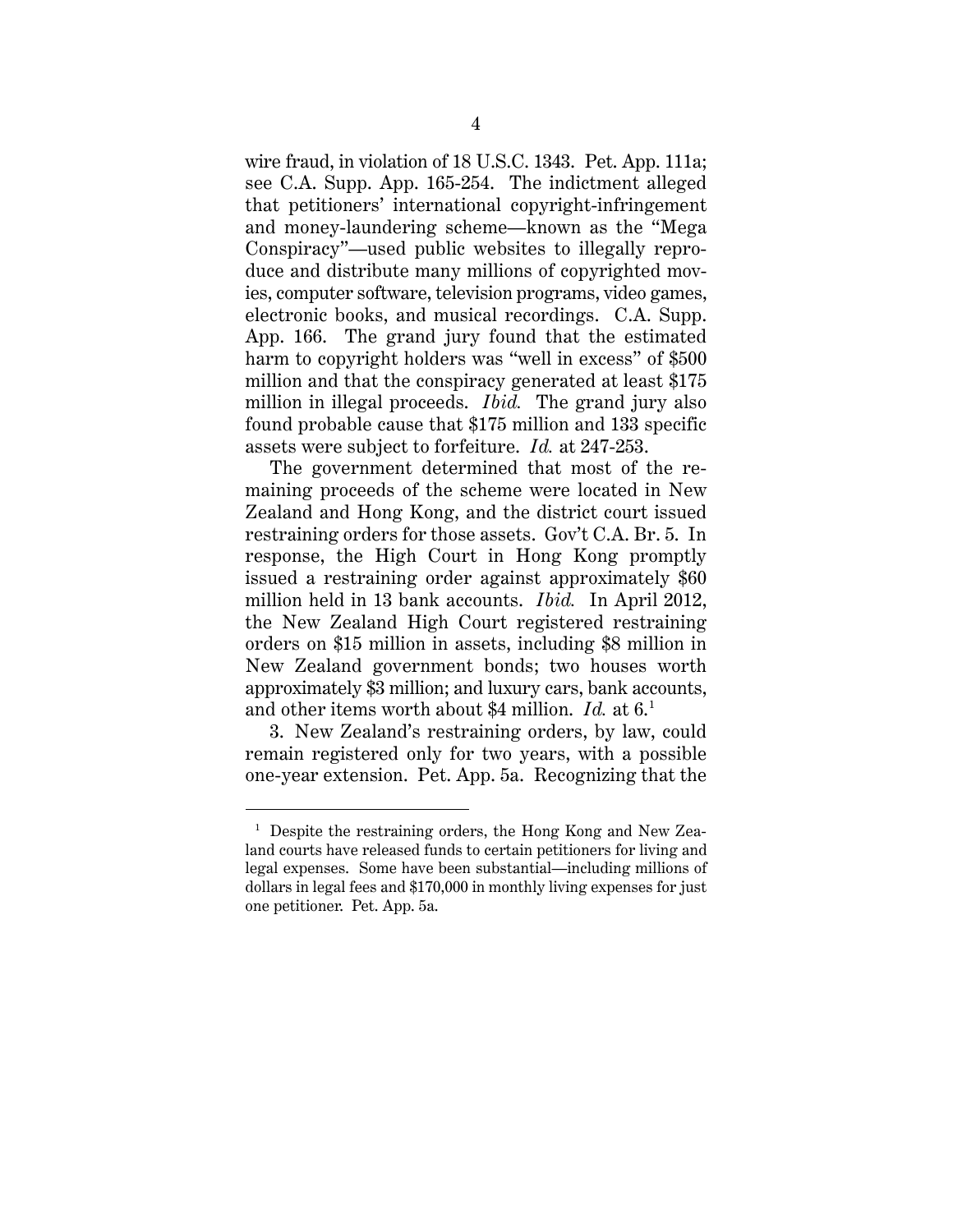extended restraints would expire in April 2015, the United States filed a complaint in district court in July 2014 against 48 assets, located in New Zealand and Hong Kong, restrained pursuant to the criminal indictment. *Ibid.* Most of the individual and corporate petitioner-claimants filed claims to those assets. *Id.* at 5a-6a.

In November 2014, the government moved to strike petitioners' claims to the assets pursuant to 28 U.S.C. 2466. Pet. App. 6a. It argued that the claimants were avoiding prosecution in connection with the pending criminal charges in the Eastern District of Virginia and should not be allowed to use a federal court to defend against the forfeiture action while at the same time avoiding the court's criminal jurisdiction. *Ibid.*

4. The district court granted the motion to strike. Pet. App. 107a-151a. At the threshold, the court rejected petitioners' contentions that the government failed to charge a violation of federal copyright law, including (*inter alia*) petitioners' contention that the government alleged only "secondary," as opposed to direct, copyright infringement. *Id.* at 117a; see *id.* at 117a-120a. The court found that by designing, and profiting from, a system that facilitated wide-scale copyright infringement, petitioners conspired to violate United States copyright law and that the government had identified assets traceable to the conspiracy. *Id.* at 118a-120a.

The district court also determined that it had *in rem* jurisdiction over the assets at issue, located in New Zealand and Hong Kong, under 28 U.S.C. 1355. Pet. App. 120a-123a. Section 1355 provides, *inter alia*, that "[w]henever property subject to forfeiture under the laws of the United States is located in a foreign country, or has been detained or seized pursuant to legal process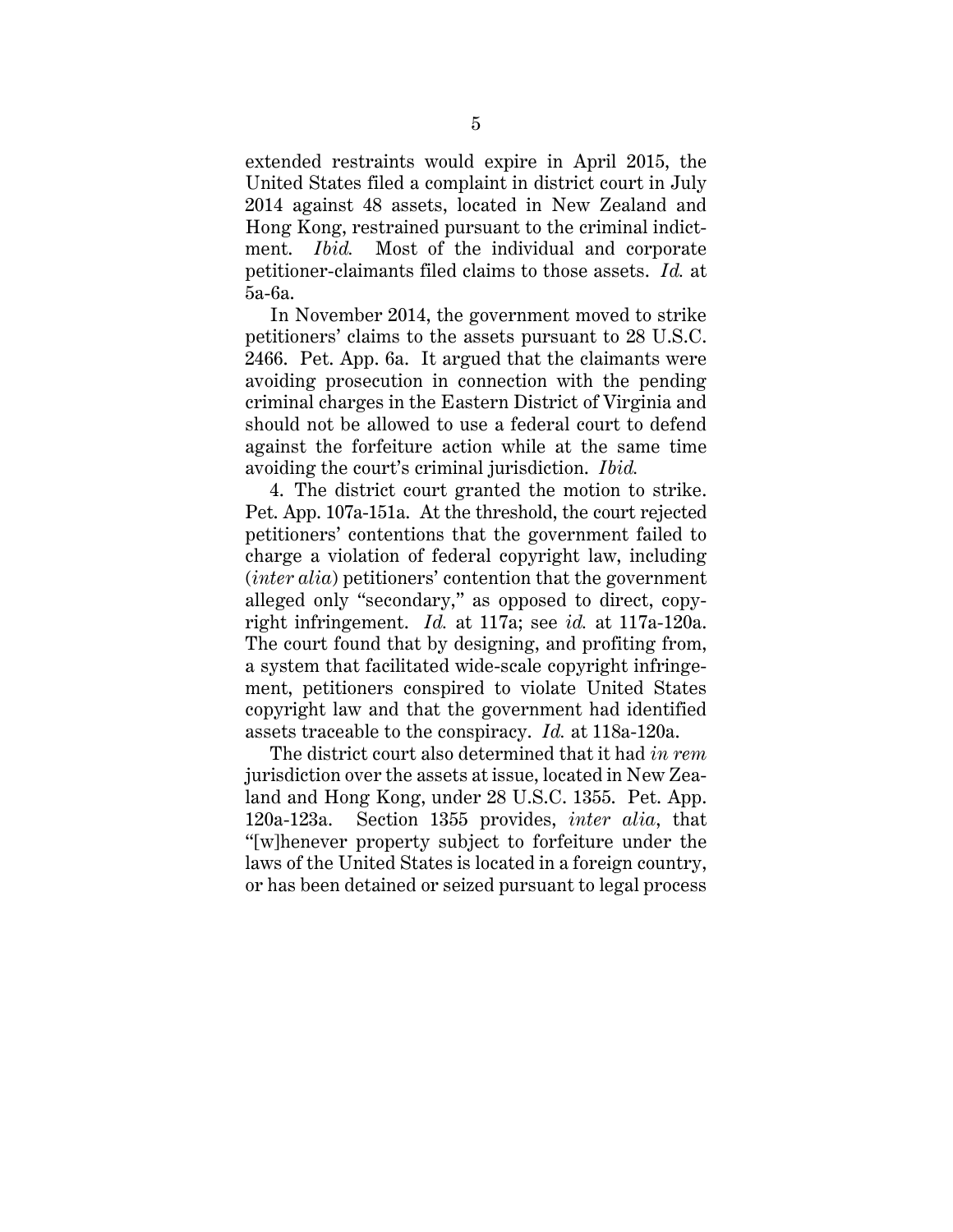or competent authority of a foreign government, an action or proceeding for forfeiture may be brought" in the district where "any of the acts or omissions giving rise to the forfeiture occurred."  $28$  U.S.C.  $1355(b)(1)(A)$ and (2). The court found that all of the statute's jurisdictional requirements were satisfied: the assets were located in Hong Kong and New Zealand; the assets had been restrained pursuant to the legal processes of those countries, at the request of the United States; and the forfeiture complaint and superseding indictment alleged that many of the Mega Conspiracy's "acts or omissions" occurred in the Eastern District of Virginia: more than 525 of the computer servers utilized by the conspiracy, for example, were located in the district, and the conspirators received payments from within the district and elsewhere to a PayPal account. Pet. App. 122a-123a.

On the merits of the fugitive-disentitlement issue, after a hearing, C.A. App. 1820-1910, and upon consideration of extensive evidence—including declarations by petitioners themselves, see *id.* at 145-509, 556-936, 994- 1435, 1470-1645, 1667-1953—the district court exercised its discretion to find that petitioners' claims to the assets were barred by 28 U.S.C. 2466. Pet. App. 124a-151a. Following the procedure employed by "[n]umerous courts," see *id.* at 127a n.12 (collecting cases), the court rejected petitioners' claim that the fugitive-disentitlement doctrine's application could not be adjudicated in a motion to strike. *Ibid.* The court also found that it could adequately decide the question of petitioners' intent on the record before it. *Id.* at 128a n.13.

The district court found that "each claimant has deliberately declined to enter the United States in order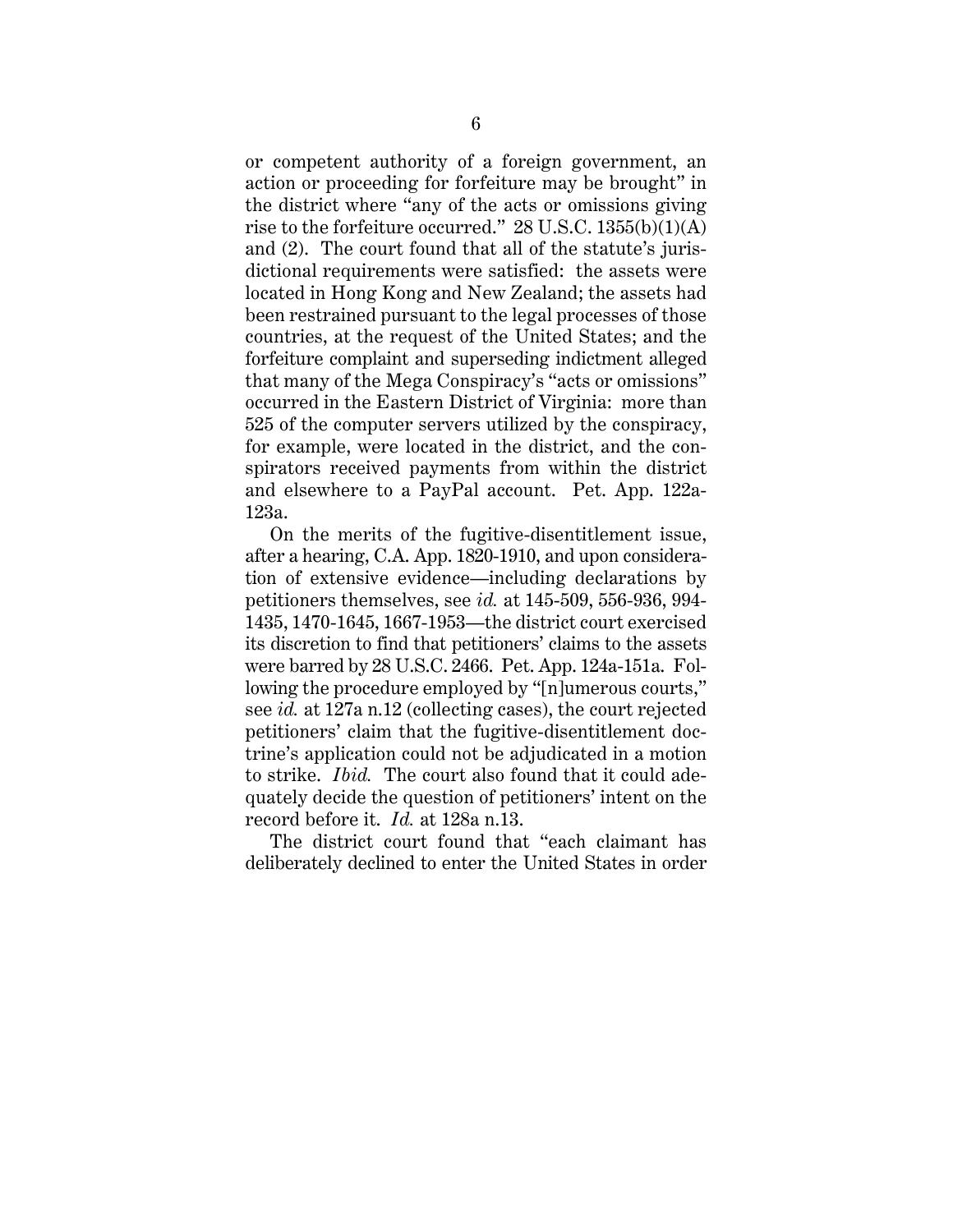to avoid criminal prosecution in this country" and therefore is subject to Section 2466. Pet. App. 131a; see *id.* at 130a-142a. Although acknowledging that some petitioners may have had other, additional reasons not to come to the United States—*e.g.*, to live and work in other countries—the court stated that the "existence of other motivations does not preclude a finding that [a claimant] also has a specific intent to avoid criminal prosecution." *Id.* at 134a. The court thereafter granted the government's motion for default judgment, *id.* at 68a-88a, and also issued orders of forfeiture for assets in New Zealand and Hong Kong. *Id.* at 57a-67a.

5. The court of appeals affirmed. Pet. App. 1a-56a.

a. The court of appeals held that the district court correctly interpreted 28 U.S.C. 1355(b)(2) to authorize *in rem* jurisdiction over the overseas assets. Pet. App. 7a-11a. The court noted that, under the "traditional paradigm" of *in rem* jurisdiction, a court "must have actual or constructive control over the res when an *in rem* forfeiture suit is initiated." *Id.* at 8a (quoting *United States* v. *James Daniel Good Real Prop.*, 510 U.S. 43, 58 (1993)). The court held, however, that Section 1355(b)(2) "effectively dispense[d] with this traditional requirement." Pet. App. 8a-9a. As it explained, the "plain meaning of the statutory text" and its legislative history compelled this interpretation. *Id.* at 11a; see *id.* at 9a-11a.

The court of appeals also rejected petitioners' claim that, without control of the res, the district court could issue only an "advisory opinion" to the courts of New Zealand and Hong Kong, in violation of Article III of the Constitution. Pet. App. 11a; see *id.* at 11a-16a. The court observed that, for a court to hear a case, "it must be 'likely,' as opposed to merely 'speculative,' that the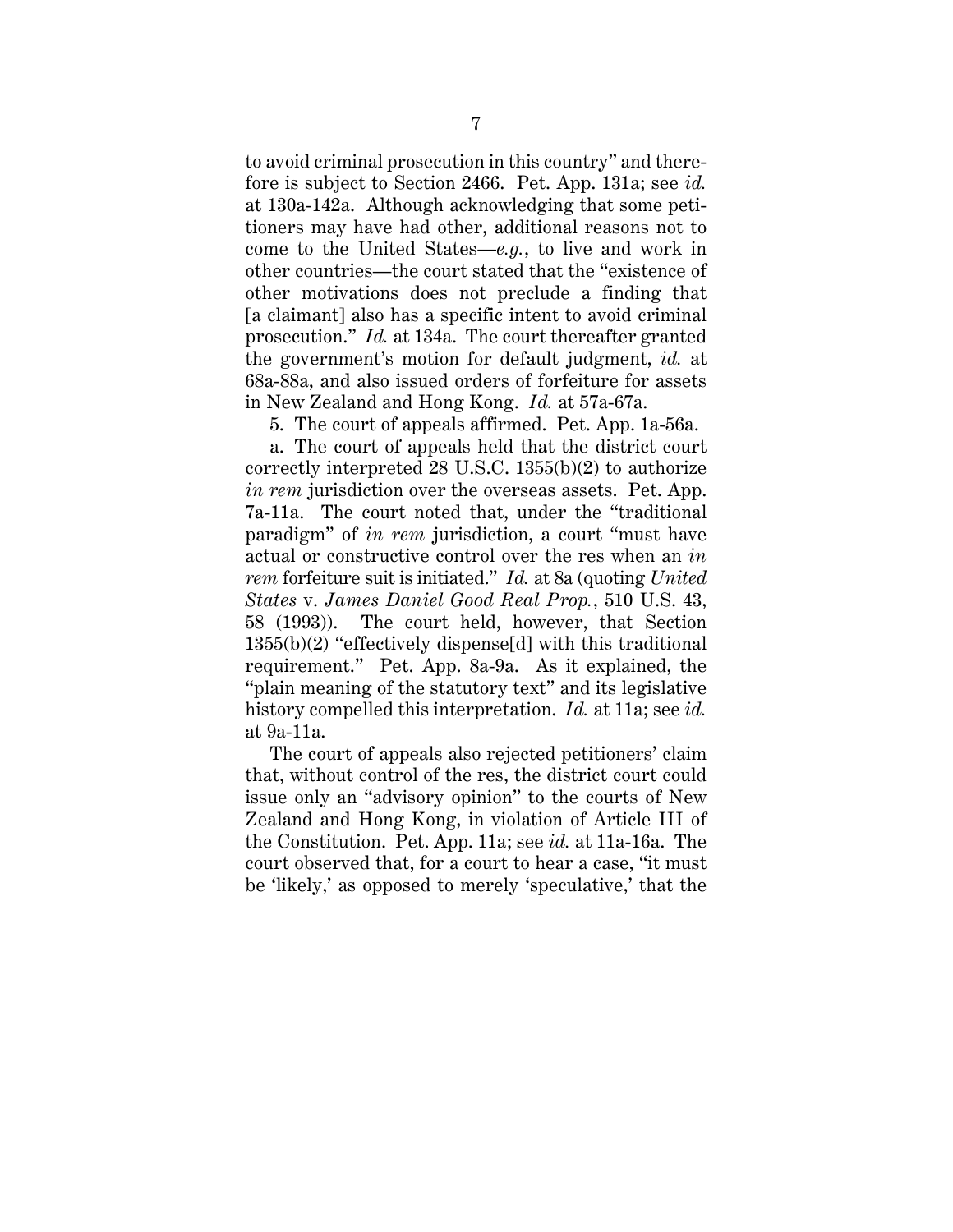injury will be redressed by a favorable decision." *Id.* at 15a (quoting *Lujan* v. *Defenders of Wildlife*, 504 U.S. 555, 561 (1992)). The court held that the *Lujan* test was satisfied: "the foreign sovereigns have cooperatively detained the res by issuing orders restraining the defendant property pursuant to this litigation," and "[b]y showing that the res was placed in custody in New Zealand and Hong Kong based on the district court's order[,] \* \* \* the government has demonstrated that it is likely, rather than speculative, that these courts will honor a forfeiture order from the United States." *Ibid.*  That the foreign courts have released certain restrained funds, the court found, "simply do[es] not prove that an order of forfeiture is unlikely to be honored." *Ibid.*

b. On the merits, the court of appeals rejected petitioners' argument that application of Section 2466 to them violates due process. Pet. App. 22a-30a. Although the Constitution requires an "opportunity to be heard," the court explained, Section 2466 does not eliminate that opportunity: petitioners "could have secured a hearing on [their] forfeiture claim any time ... simply by entering the United States." *Id.* at 25a-26a (citations omitted; brackets in original). Petitioners, however, had waived that right by "fail[ing] to take advantage of that opportunity." *Id.* at 26a. "[T]here can be no doubt," the court explained, that petitioners' waiver of their right to be heard was knowing: "[g]iven their lengthy, and apparently expensive, intransigence with regard to the underlying controversy, it cannot be argued that they were unaware of the statute's consequences and therefore unable to waive." *Id.* at 28a.

The court of appeals rejected petitioners' argument that, to show that petitioners "decline[d] to enter or reenter the United States" "in order to avoid criminal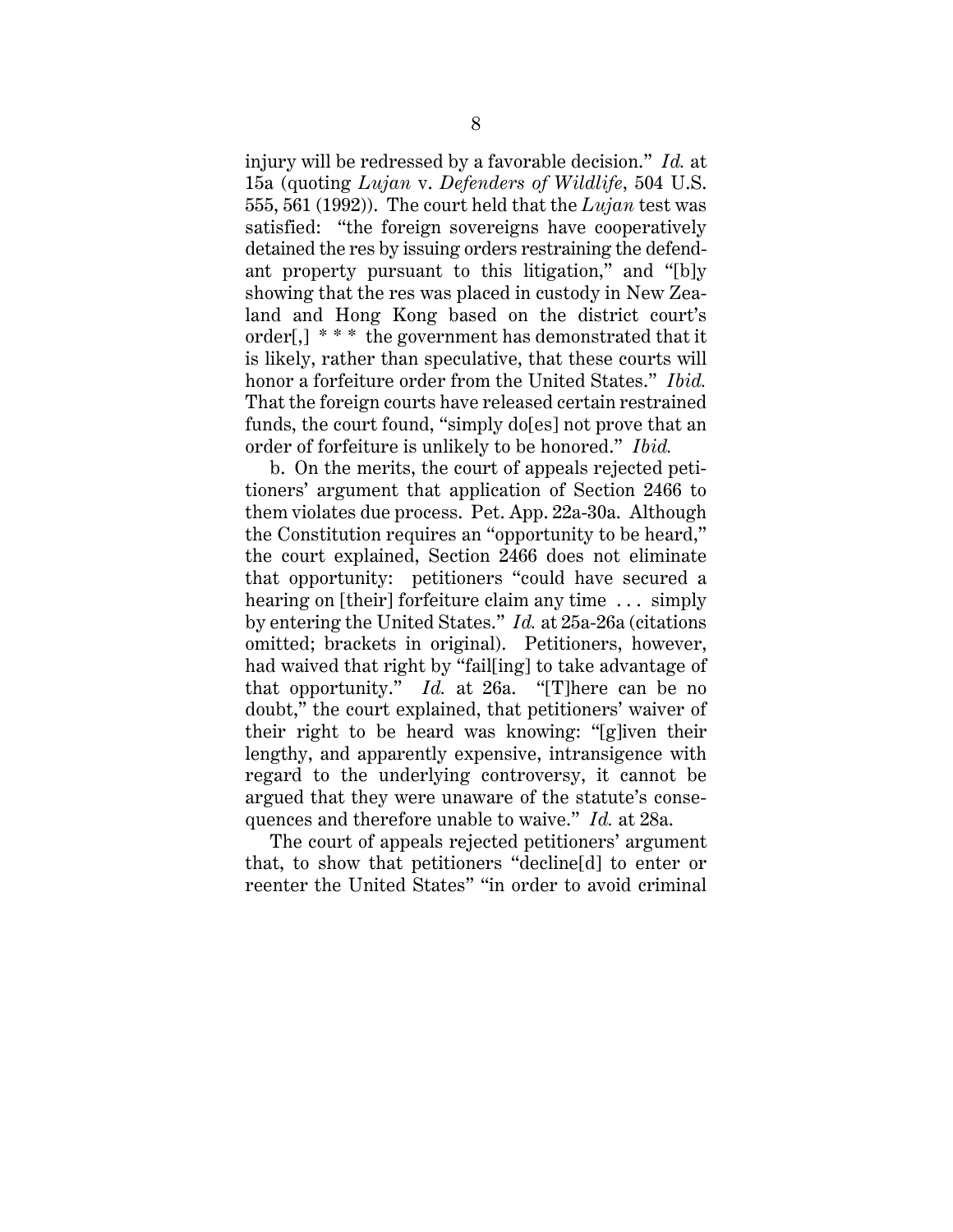prosecution" under Section  $2466(a)(1)(B)$ , the government was required to demonstrate that evading prosecution was their "sole or primary reason" for being absent. Pet. App. 31a; see *id.* at 30a-35a. As the court explained, had Congress meant for Section 2466 to apply only where avoiding prosecution was the "sole" or "principal" reason for a person's absence, "adding those modifiers to the statute would accomplish the goal easily." *Id.* at 32a. The court further observed that, because the statute explicitly "applies to both those refusing to 'enter' and those refusing to 're-enter,'" it covers "foreign nationals with no ties to the United States other than their alleged criminal conduct and the indictment describing it." *Id.* at 33a. Because the statute thus applies to people "with no reason to come to the United States other than to defend against criminal charges, \* \* \* a 'sole' or 'principal' purpose test cannot stand." *Id.* at 32a-33a. "The principal reason such a person remains outside the United States will typically be that they live elsewhere. A criminal indictment gives such a person a reason to make the journey, and the statute is aimed at those who resist nevertheless." *Id.* at 33a. The court noted its agreement with the Second and Ninth Circuits, which have specifically embraced the same understanding, and concluded that its interpretation was consistent with decisions of the D.C. and Sixth Circuits. See *id.* at 33a-35a.

The court of appeals found no clear error in the district court's findings as to petitioners' intent. Pet. App. 35a-39a. The district court, it noted, conducted a "holistic analysis" to determine whether petitioners declined to enter the United States to avoid prosecution, and found that petitioners' persistent opposition to extradition,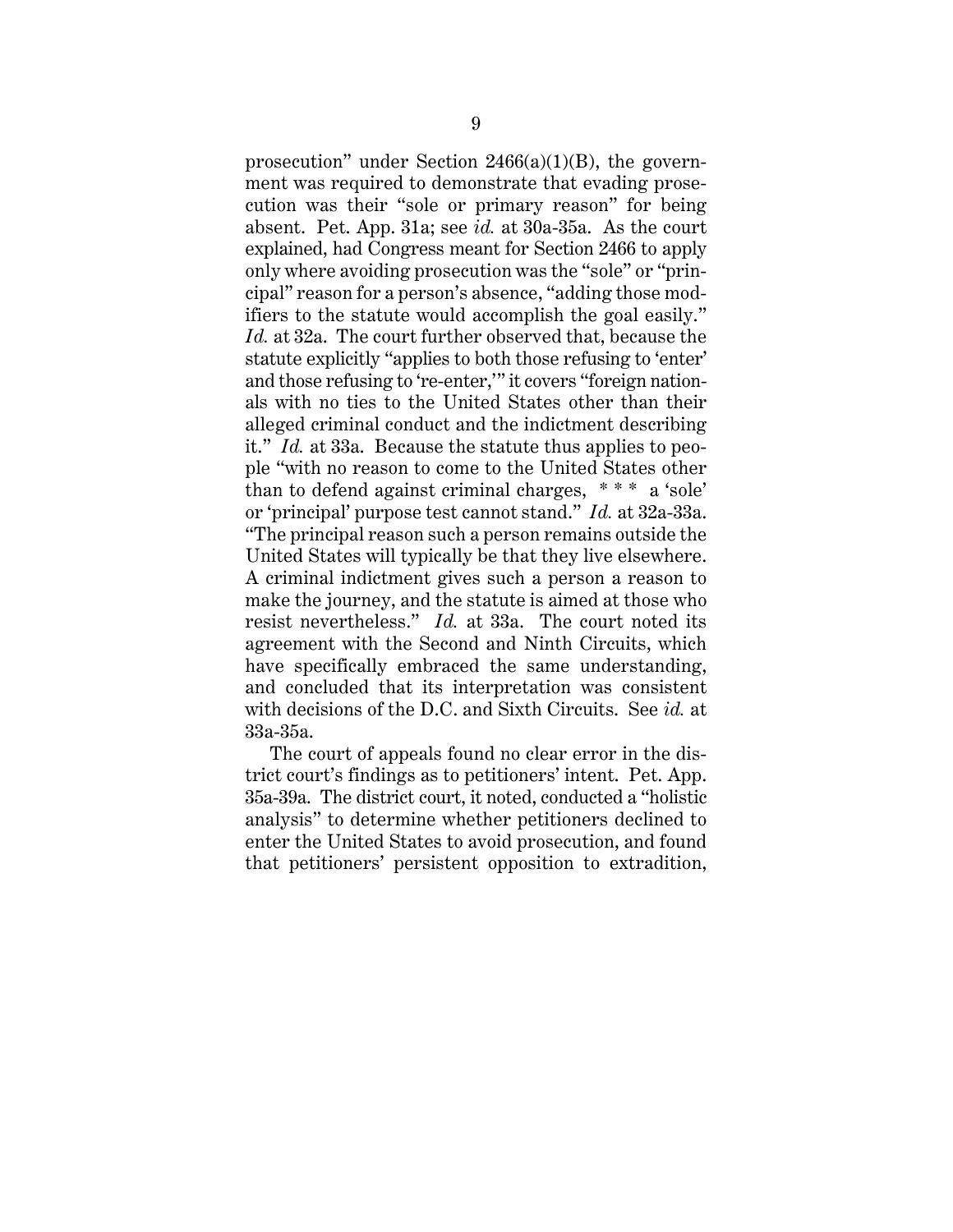though not the sole basis of its findings, was a "clearly" relevant consideration. *Id.* at 36a.

c. Judge Floyd dissented. Pet. App. 46a-56a. While agreeing with the majority that Section 1355(b)(2) provides district courts with jurisdiction over property located abroad, *id.* at 46a-47a, he believed that the grant of that jurisdiction ran afoul of Article III's "justiciability concerns." *Id.* at 47a. In his view, because the property at issue was subject to the control of the New Zealand and Hong Kong courts—and beyond the control of the district court—a forfeiture order "merely advises the courts of a foreign sovereign that (in the district court's view under the laws of the United States) the United States should have title to the *res*." *Id.* at 50a.

#### **ARGUMENT**

Petitioners seek review of whether Article III forbids federal courts from asserting *in rem* jurisdiction in a civil-forfeiture proceeding under 28 U.S.C. 1355 over property located in a foreign country. The court of appeals correctly held that the district court properly exercised jurisdiction in the particular circumstances of this case, in which the foreign countries' governments are cooperating with U.S. authorities and have restrained the assets at issue. That narrow conclusion does not implicate any lower-court conflict.

Petitioners also seek review of the court of appeals' holding that they qualify as "fugitives" under the federal fugitive-disentitlement statute,  $28$  U.S.C.  $2466(a)(1)(B)$ , because they declined to enter the United States with the specific intent to avoid prosecution. That contention does not warrant review. The court of appeals correctly construed Section 2466 in light of its text and purpose. Its holding applying the statute to the facts here does not conflict with any decision of another circuit.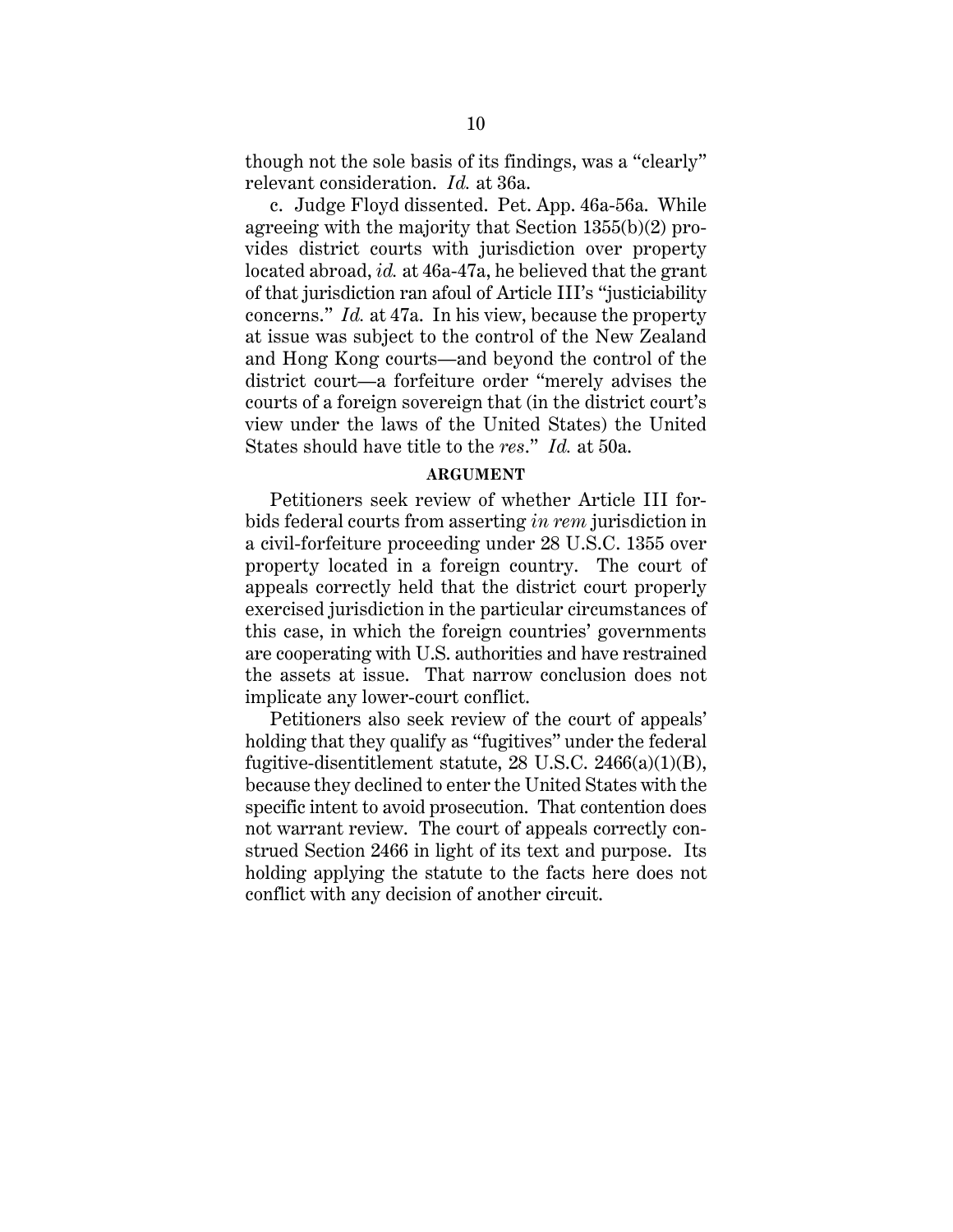Petitioners finally contend that the district court erred in deciding the application of Section  $2466(a)(1)(B)$ to this case at the pleading stage, rather than on summary judgment after additional discovery. That issue was not presented or passed upon in the court of appeals. In any event, the district court did not commit reversible error, and its approach is not inconsistent with other courts of appeals' decisions.

1. Petitioners argue (Pet. 13-19) that the court of appeals erred and deepened a lower-court conflict by holding that Article III permits a federal court to assert *in rem* jurisdiction in a civil-forfeiture proceeding over assets located in a foreign country under a foreign government's control. The court of appeals' narrow holding that the district court properly exercised jurisdiction in the circumstances of this case is correct and does not conflict with any other court of appeals' decision.

a. Although petitioners argued in the court of appeals that the district court lacked subject-matter jurisdiction under 28 U.S.C. 1355(b) over assets located in foreign countries, see Pet. App. 6a, the court of appeals rejected that contention, and petitioners do not renew it in this Court. As the decision below explained, the "traditional paradigm" for *in rem* proceedings required that a court have "actual or constructive control" over property before asserting jurisdiction in a forfeiture suit, but Congress "dispense[d] with this traditional requirement" in Section 1355(b)(2). *Id.* at 8a (citation and internal quotation marks omitted); see *id.* at 8a-11a.

Section 1355(b)(2) provides that, "[w]henever property subject to forfeiture under the laws of the United States is located in a foreign country, or has been detained or seized pursuant to legal process or compe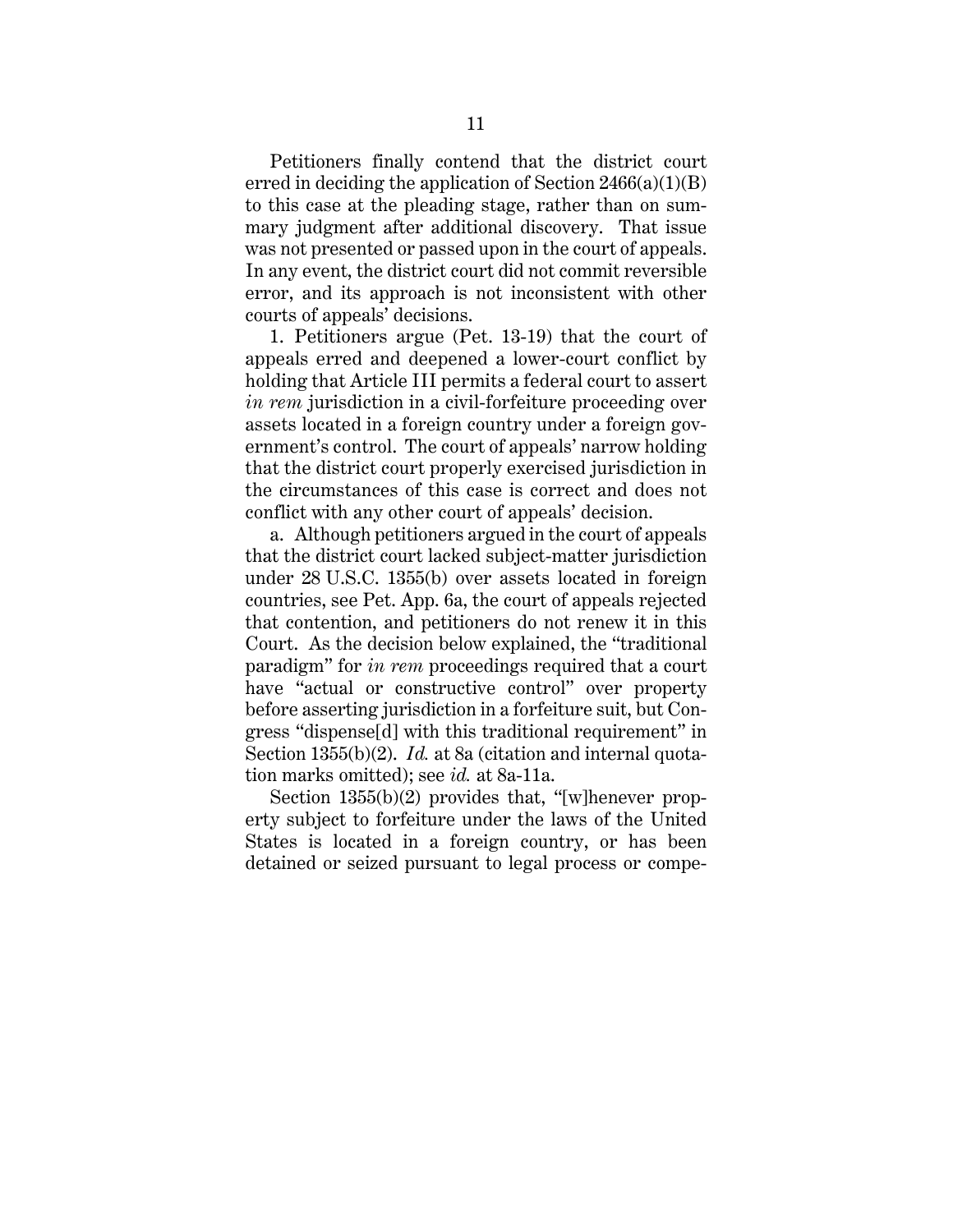tent authority of a foreign government, an action or proceeding for forfeiture may be brought as provided in paragraph (1)"—which permits a "forfeiture action or proceeding [to] be brought" in either the "district in which any of the acts or omissions giving rise to the forfeiture occurred" or in "any other district where venue" is authorized by statute—"or in the United States District [C]ourt for the District of Columbia." 28 U.S.C. 1355(b)(1) and (2) (footnote omitted). By its terms, the court of appeals held, the statute authorizes *in rem* jurisdiction over property located in a foreign country "if any of the acts resulting in the forfeiture action occurred within its jurisdiction." Pet. App. 11a. The court rejected petitioners' argument that Section 1355(b)(2) addresses only venue, not jurisdiction. *Id.* at 8a-11a; see Pet. C.A. Br. 23-24. Petitioners do not seek review of that statutory holding in this Court.

b. Instead, petitioners assert that Article III prohibited the district court from exercising *in rem* jurisdiction over assets "located abroad and under the control of foreign courts." Pet. 13. A forfeiture decree, they contend, would not bind foreign courts and so would amount to an impermissible "advisory opinion." Pet. 13-14 (citation omitted); see Pet. 17-19. The court of appeals correctly rejected that argument. Pet. App. 11a-16a.

The prohibition on advisory opinions stems from Article III's "case or controversy" requirement, which confines federal courts to "resolv[ing] \* \* \* real and substantial controvers[ies] admitting of specific relief through a decree of a conclusive character, as distinguished from an opinion advising what the law would be upon a hypothetical state of facts." *Preiser* v. *Newkirk*, 422 U.S. 395, 401 (1975) (citation and internal quotation marks omitted); accord *Aetna Life Ins. Co.* v. *Haworth*,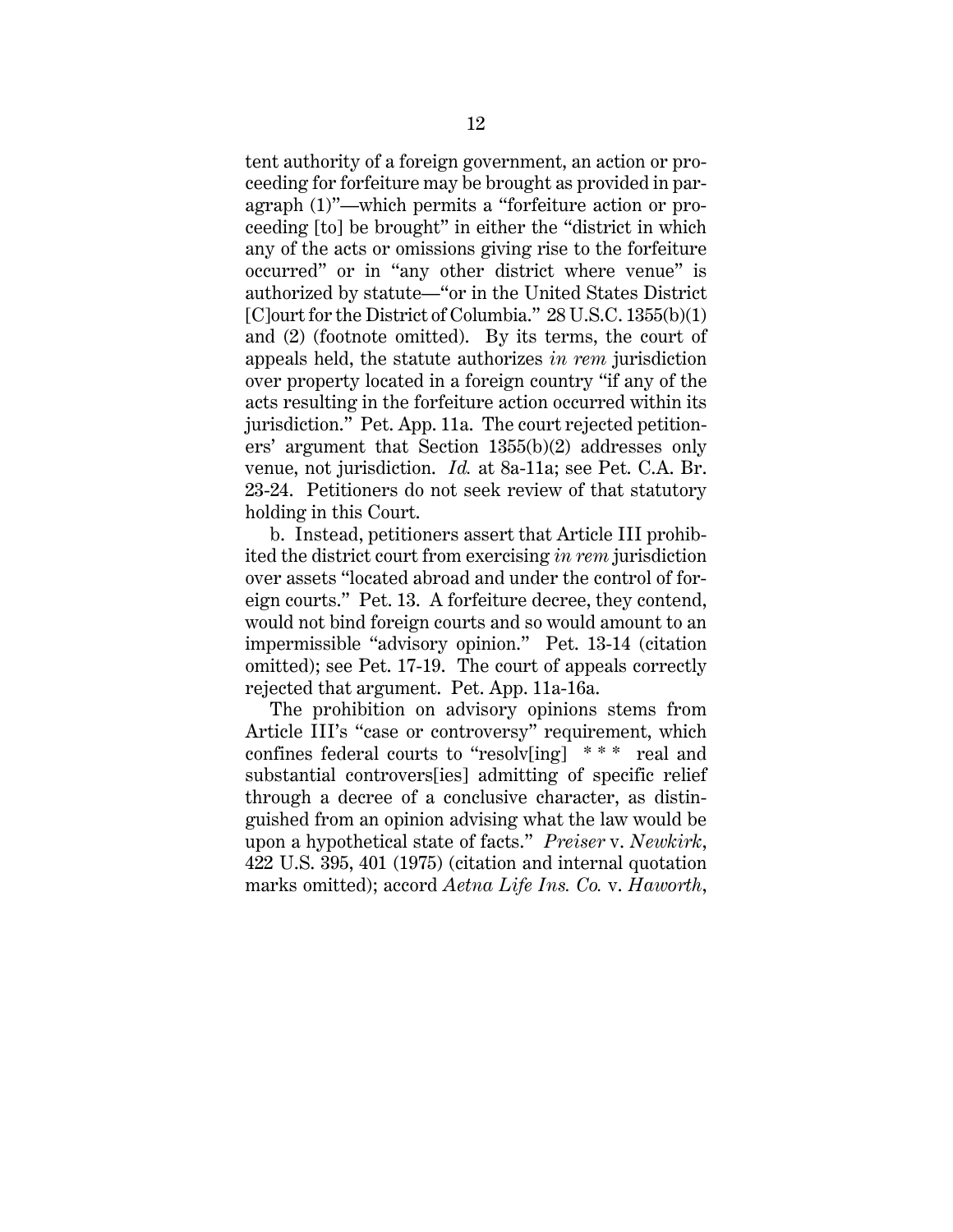300 U.S. 227, 241 (1937). It must be "'likely,' as opposed to merely 'speculative,' that the injury" of the party invoking federal jurisdiction "will be 'redressed by a favorable decision.'" *Lujan* v. *Defenders of Wildlife*, 504 U.S. 555, 561 (1992) (quoting *Simon* v. *Eastern Ky. Welfare Rights Org.*, 426 U.S. 26, 38, 43 (1976)); see *United States* v. *Hays*, 515 U.S. 737, 743 (1995).

Applying that principle, the court of appeals correctly held that, on the facts presented here, the district court's exercise of jurisdiction comports with Article III. Pet. App. 14a-16a. The court of appeals expressly reserved judgment on broader questions of the precise scope of constitutional limits on *in rem* jurisdiction over property abroad: "We need not wade into the potentially thorny issues raised by [petitioners]," the court explained, "because this case meets the test articulated in *Lujan*." *Id.* at 15a. Here, "the foreign sovereigns have cooperatively detained the res by issuing orders restraining the defendant property pursuant to this litigation." *Ibid.* "By showing that the res was placed in custody in New Zealand and Hong Kong based on the district court's order," the court held, "the government has demonstrated that it is likely, rather than speculative, that these courts will honor a forfeiture order from the United States." *Ibid.* The fact that the foreign courts had permitted "releases" of portions of the restrained funds for petitioners' "living and legal expenses," the court concluded, "simply do[es] not prove that an order of forfeiture is unlikely to be honored." *Id.* at 5a, 15a. That narrow, factbound conclusion does not conflict with any decision of this Court.

Petitioners assert (Pet. 18) that the district court's ruling is advisory because the Hong Kong and New Zealand courts "remain free to \* \* \* refuse recognition to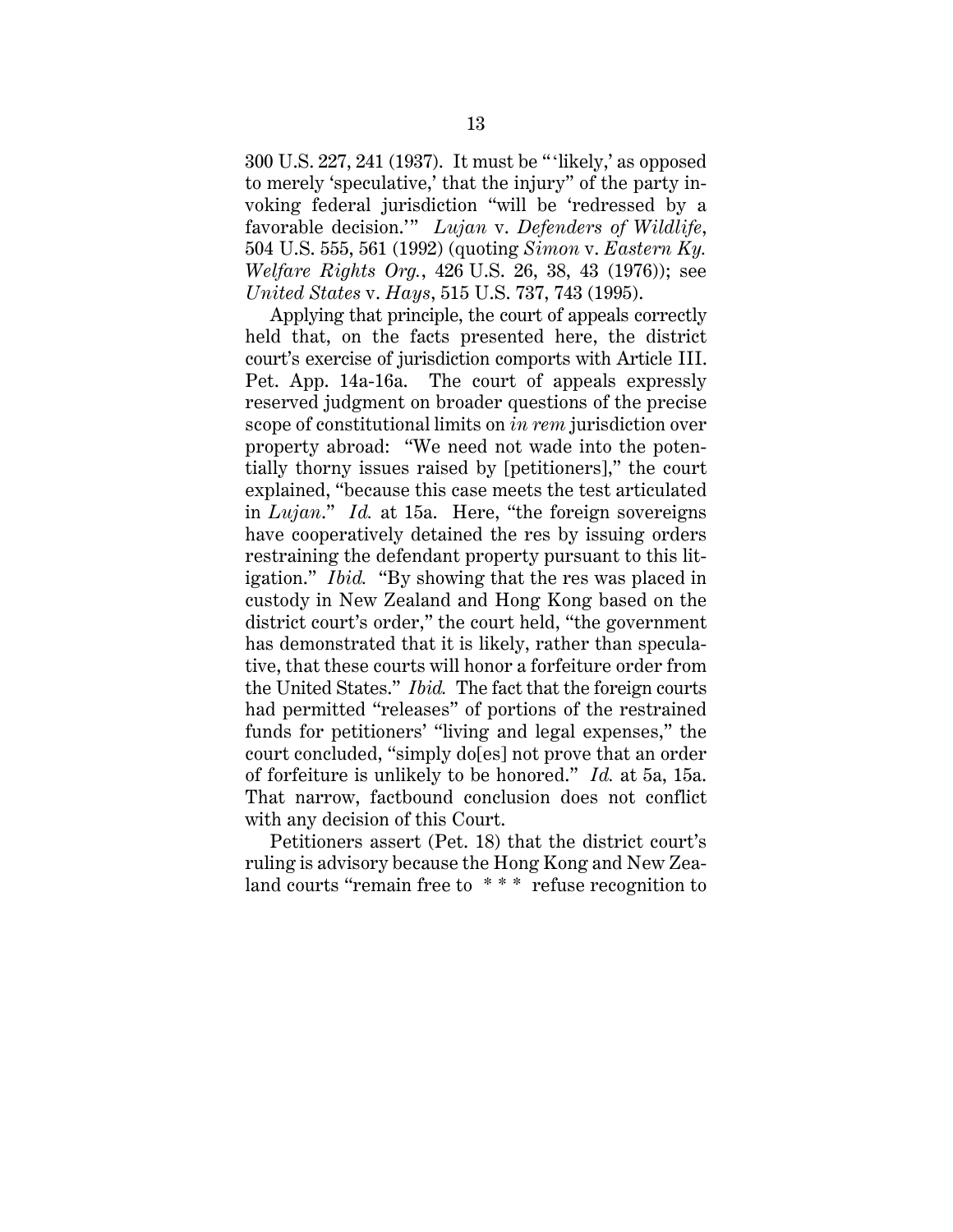the judgment of the district court." But, as this Court has explained, "[c]ourts often adjudicate disputes where the practical impact of any decision is not assured." *Chafin* v. *Chafin*, 133 S. Ct. 1017, 1025 (2013).

For example, courts issue default judgments against defendants who failed to appear or participate in the proceedings and therefore seem less likely to comply. Similarly, the fact that a defendant is insolvent does not moot a claim for damages. Courts also decide cases against foreign nations, whose choices to respect final rulings are not guaranteed. And [this Court has] heard the Government's appeal from the reversal of a conviction, even though the defendants had been deported, reducing the practical impact of any decision; [the Court] concluded that the case was not moot because the defendants might "re-enter this country on their own" and encounter the consequences of [the Court's] ruling.

*Ibid.* (internal citations omitted). In short, the possibility that judgments may not be honored—whether because of the actions of a party refusing to obey it or a foreign tribunal refusing to enforce it—does not deprive federal courts of authority to render them. See *United States*  v. *All Funds in Account Nos. 747.034/278, 747.009/278, & 747.714/278 Banco Espanol de Credito, Spain*, 295 F.3d 23, 27 (D.C. Cir. 2002) (*Banco Espanol*). Indeed, a live controversy unquestionably exists between the parties who are before the federal court—and who are bound by its judgment—regardless of possible uncertainty about whether third parties and foreign tribunals might be bound by or honor the judgment.

Petitioners also misread this Court's decision in *Republic National Bank of Miami* v. *United States*, 506 U.S. 80 (1992), as establishing that "Article III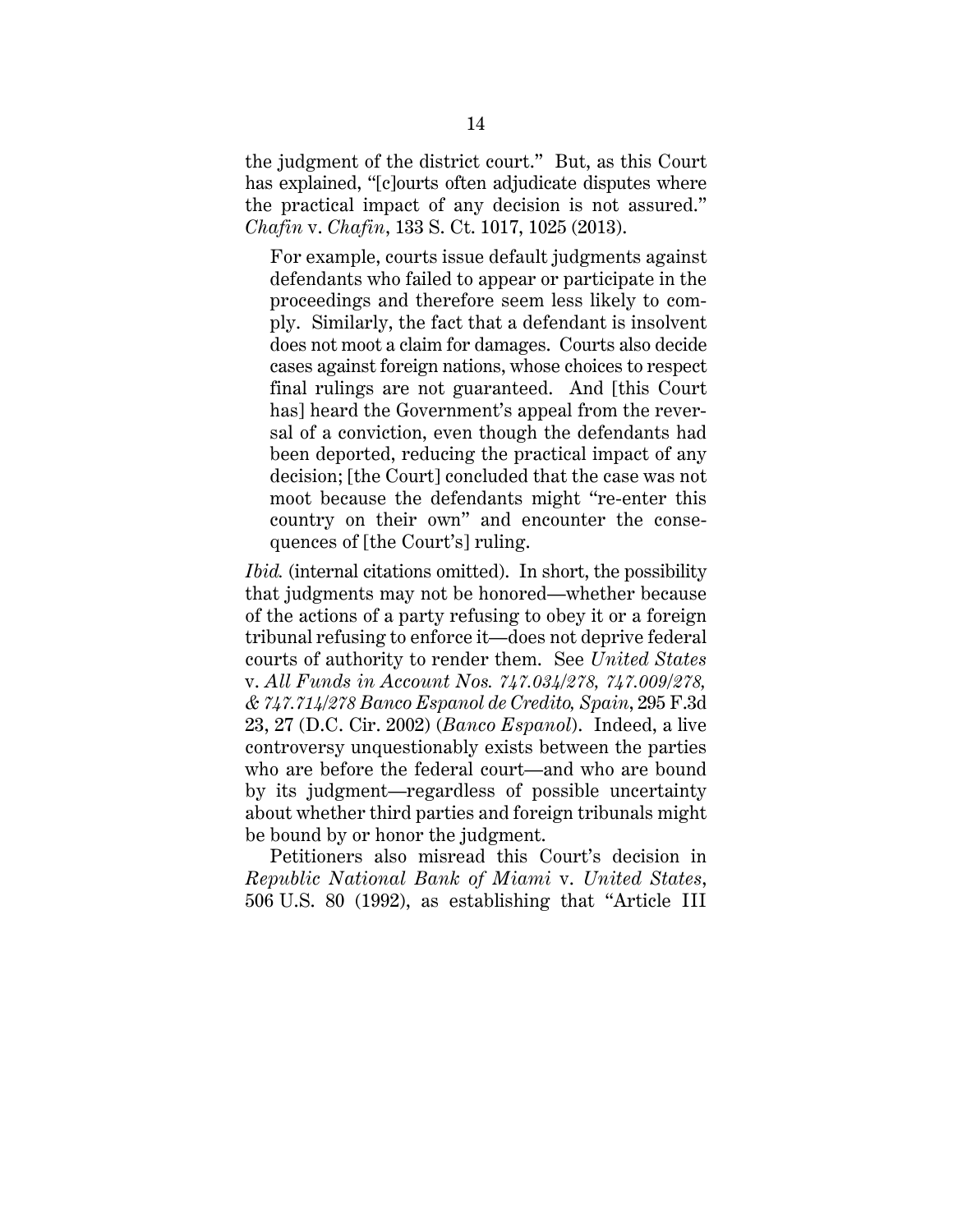requires that a 'court must have actual or constructive control of the *res* when an *in rem* forfeiture suit is initiated.'" Pet. 17 (quoting 506 U.S. at 87). That statement and the surrounding discussion concerned only principles of admiralty law—which Congress abrogated in the civil-forfeiture context in 28 U.S.C. 1355(b)(2), see pp. 11-12, *supra*—not the constitutional case-or-controversy requirement. See 506 U.S. at 84-89. Indeed, the Court did not mention Article III.

Even as a matter of admiralty law, *Republic National Bank of Miami* rejected a proposed rule "that jurisdiction over an *in rem* forfeiture proceeding depends upon continued control of the res." 506 U.S. at 84. Although admiralty law generally requires "that the court must have actual or constructive control of the res when an *in rem* forfeiture suit is initiated," the Court explained, a court is not "divested of jurisdiction by the prevailing party's transfer of the res from the district," at least unless relief thereby becomes impossible. *Id.* at 87, 89; see *id.* at 85. Here, as the court of appeals explained, it is not merely possible that foreign courts will respect the district court's judgment, but "likely," in light of their "cooperat[ion]" to date in promptly "detain[ing]" the assets at issue. Pet. App. 15a; see *id.* at 5a. If the foreign courts had no intention of enforcing the forfeiture orders once this appeal is concluded, presumably they would have released the assets long ago. The continued restraint of the assets strongly suggests that the foreign courts intend to enforce the orders. Petitioners have not shown that the district court's exercise of jurisdiction was improper.

c. Petitioners contend (Pet. 17) that the court of appeals' holding implicates a "longstanding circuit split" on this question. See Pet. 14-17. That is incorrect. The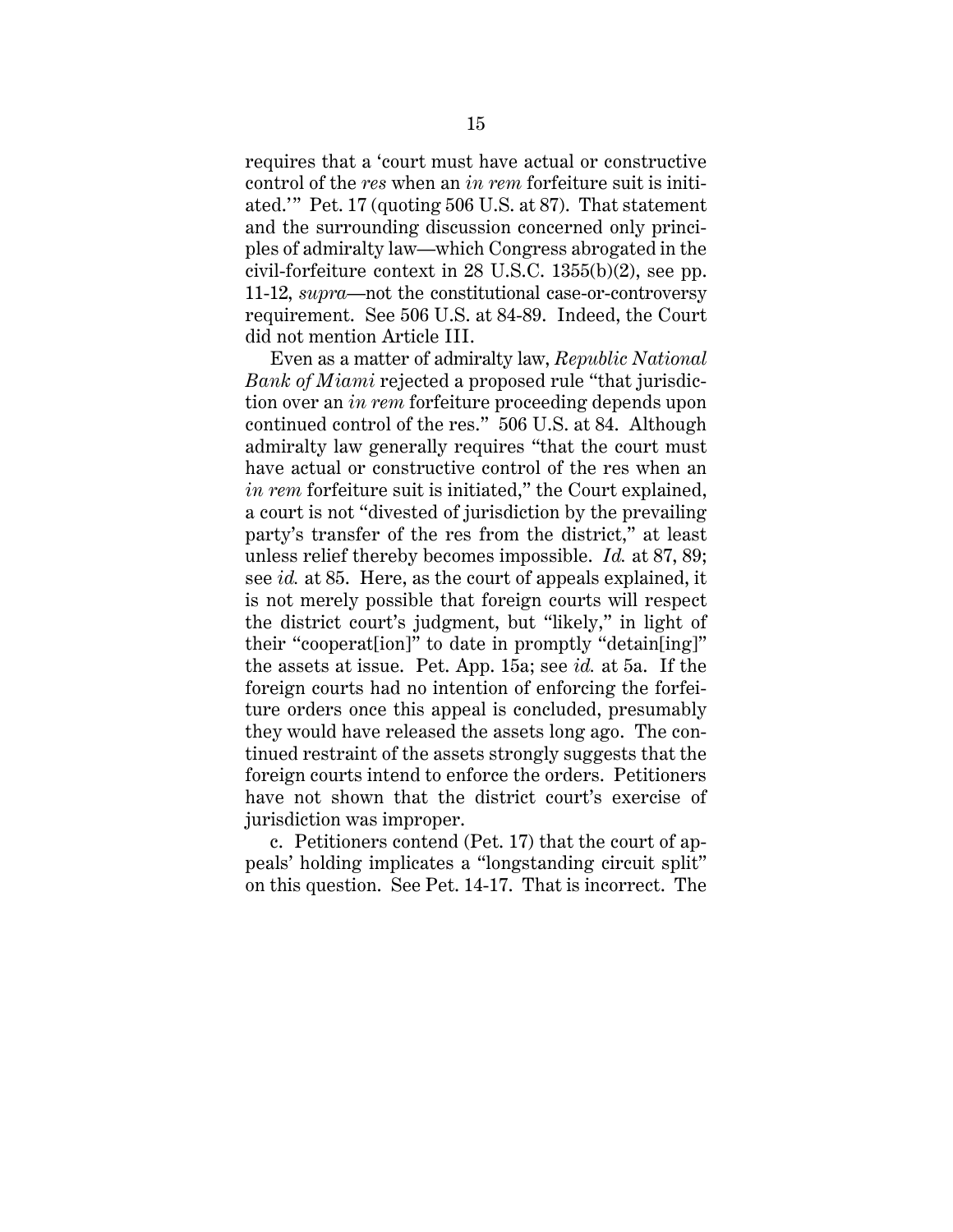disagreement petitioners allege among the courts of appeals concerns not Article III, but rather the antecedent statutory question whether 28 U.S.C. 1355(b)(2) displaces the traditional rule requiring actual or constructive control over the res as a prerequisite to *in rem*  jurisdiction—an issue that petitioners do not press in this Court. See pp. 11-12, *supra*.

As petitioners note, the D.C., Third, and Ninth Circuits have interpreted Section 1355(b)(2)—as the Fourth Circuit did here—to abrogate the traditional rule and to confer subject-matter jurisdiction when the statute's requirements are met regardless of whether the court has actual or constructive control over the property. See *United States* v. *Approximately \$1.67 Million (US) in Cash, Stock, and other Valuable Assets Held by or at: 1) Total Aviation Ltd.*, 513 F.3d 991, 997-998 (9th Cir. 2008) (*Hartog*); *Contents of Account No. 03001288* v. *United States*, 344 F.3d 399, 402-405 (3d Cir. 2003) (*Jalal*); *Banco Espanol*, 295 F.3d at 26-27. Those holdings concerned the statute, not Article III. Although *Hartog*, *Jalal*, and *Banco Espanol* held, like the court of appeals here, that Congress displaced the commonlaw rule, none of them addressed constitutional limits of *in rem* jurisdiction over property in foreign countries.

Petitioners assert that those decisions conflict with the Second Circuit's decision in *United States* v. *All Funds on Deposit in Any Accounts Maintained in the Names of Meza or De Castro*, 63 F.3d 148 (1995) (*Meza*), cert. denied, 517 U.S. 1155 (1996). But *Meza* similarly addressed only the interpretation of Section 1355(b), not constitutional boundaries of federal jurisdiction. *Meza*  concluded that Section 1355(b) did not displace the traditional actual-or-constructive-control requirement. 63 F.3d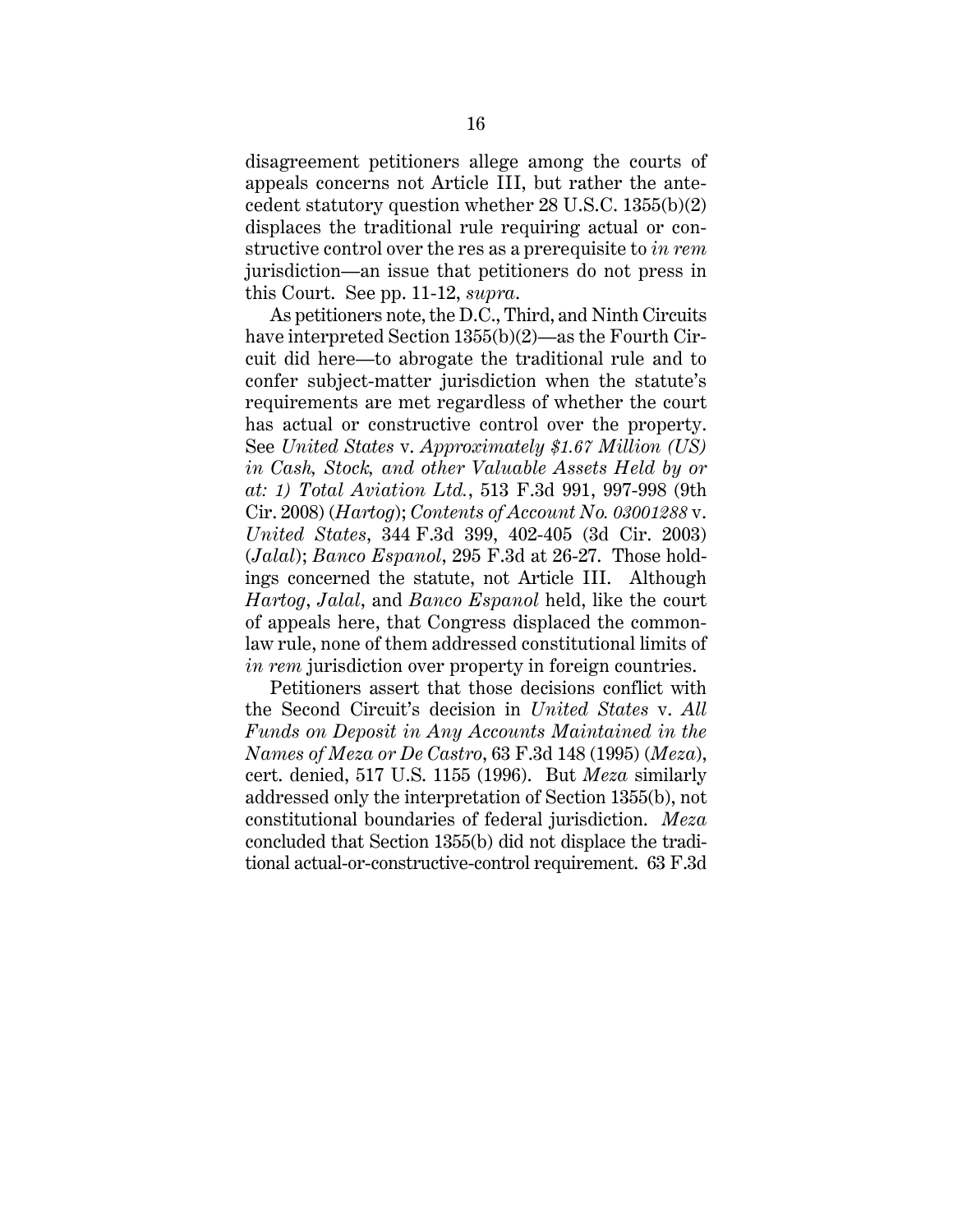at 152. The Second Circuit "[d]id not believe that Congress intended to fundamentally alter well-settled law regarding *in rem* jurisdiction," and that actual or constructive control "is required in addition to the requirements of subject matter jurisdiction and venue." *Ibid.* Although *Meza* observed that, "[a]bsent any degree of control over property located in a foreign country \* \* \* a district court's forfeiture order directed against such property would be wholly unenforceable," the court did not ground that holding in (or mention) Article III. *Ibid.* Instead, that holding concerns what "Congress intended" based on the court's analysis of the statute, background principles, and "legislative history." *Ibid.* (internal quotation marks omitted). Petitioners' assertion of a lowercourt conflict concerning the requirements of Article III is unfounded.<sup>2</sup>

In any event, petitioners' contention that the decision below conflicts with *Meza* reads that decision's control-of-the-res holding too broadly. Although the Sec-

 $\overline{a}$ 

<sup>&</sup>lt;sup>2</sup> As the court of appeals noted, moreover, the status of that statutory holding in the Second Circuit is uncertain at best. Pet. App. 8a n.2. *Meza* described Section 1355(b) as "address[ing] venue in forfeiture actions," 63 F.3d at 151, but the following year, the Second Circuit characterized Section 1355(b) as jurisdictional, and held that it could be applied to civil forfeitures already pending when the statute was enacted on that basis, see *United States* v. *Certain Funds Contained in Account Nos. 600-306211-006, 600-306211-011 & 600- 306211-014 Located at Hong Kong & Shanghai Banking Corp.,* 96 F.3d 20, 25 (1996), cert. denied, 519 U.S. 1113 (1997). Contrary to petitioners' suggestion (Pet. 16), *United States* v. *Federative Republic of Brazil*, 748 F.3d 86 (2d Cir. 2014), did not resurrect *Meza*'s reasoning. That case involved neither Section 1355 nor assets held overseas; the question was whether, in a motion for summary judgment, assets located in the United States could be transferred to Brazil in accordance with a Brazilian criminal judgment. See *id.* at 88.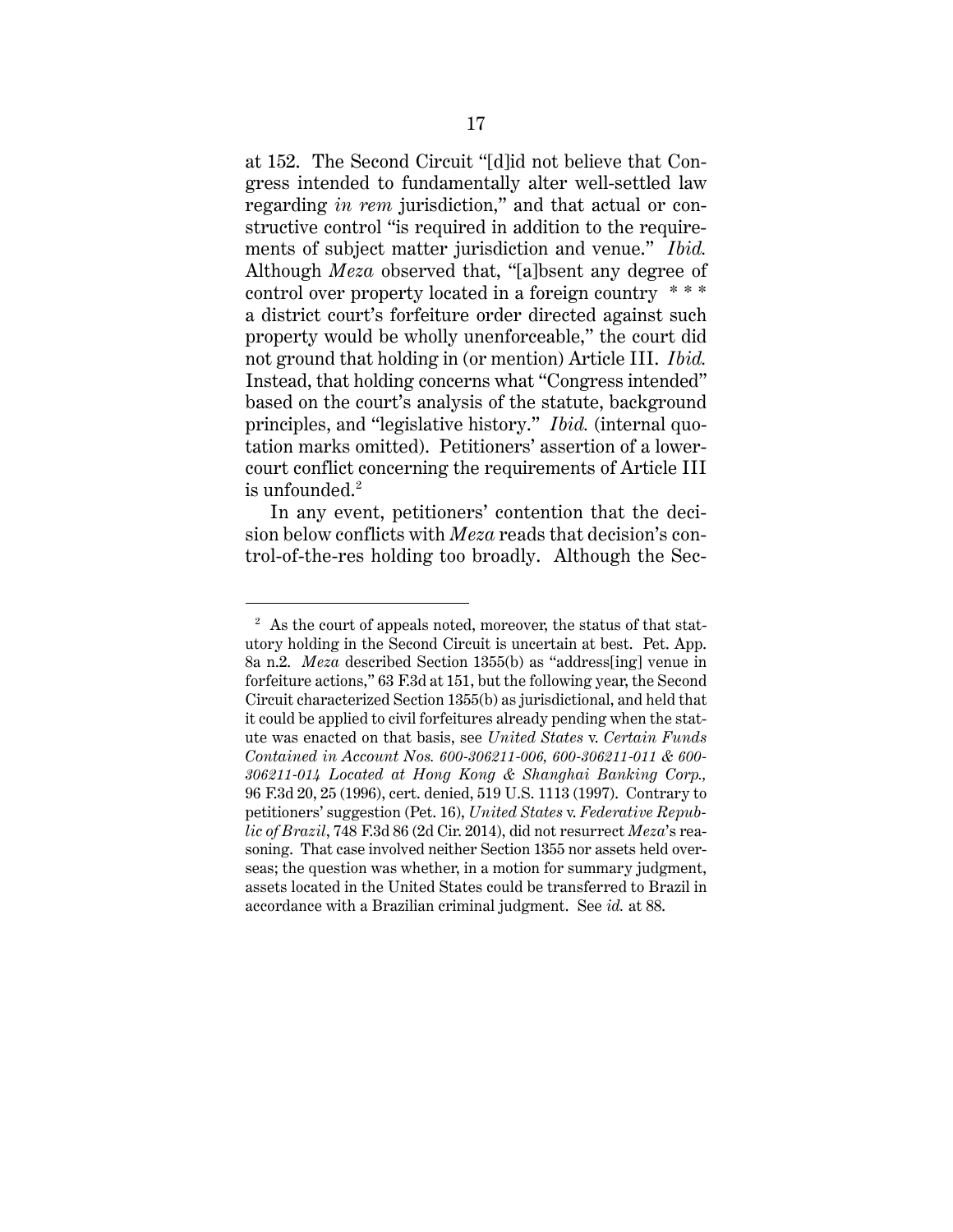ond Circuit construed Section 1355(b) to leave undisturbed the traditional requirement that a court have actual or constructive control over assets in a forfeiture proceeding, it held that requirement was satisfied in circumstances strikingly similar to those here. See *Meza*, 63 F.3d at 153-154. The assets at issue were located in the United Kingdom, but the British courts entered orders restraining the assets "based solely on a request by the United States." *Id.* at 153; see *id.* at 150. "[T]he United Kingdom," the court noted, was "not bound to remit to the United States any funds seized" and undisputedly "ha[d] the power to retain" them. *Id.* at 153. "Notwithstanding the absence of a binding obligation on the part of the United Kingdom," however, the Second Circuit "conclude[d] that the district court correctly determined that it had constructive control of the funds by virtue of the demonstrated cooperation of the British government." *Ibid.* After reciting the assistance the British government had provided, the court "declined to adopt [the] claimant's unduly narrow interpretation of constructive control, under which this history of demonstrated cooperation would be irrelevant, absent a binding obligation on the part of the United Kingdom to return the funds." *Id.* at 154.

The court of appeals here upheld the exercise of *in rem* jurisdiction on a very similar basis. Pet. App. 15a. Even if *Meza*'s holding had rested on constitutional rather than statutory principles, it does not conflict with the decision below.

2. Petitioners also contend (Pet. 28-33) that the court of appeals erred in concluding that they are "fugitives" under 28 U.S.C.  $2466(a)(1)(B)$  and that the decision below implicates a circuit conflict on the meaning of that provision. That contention does not warrant review.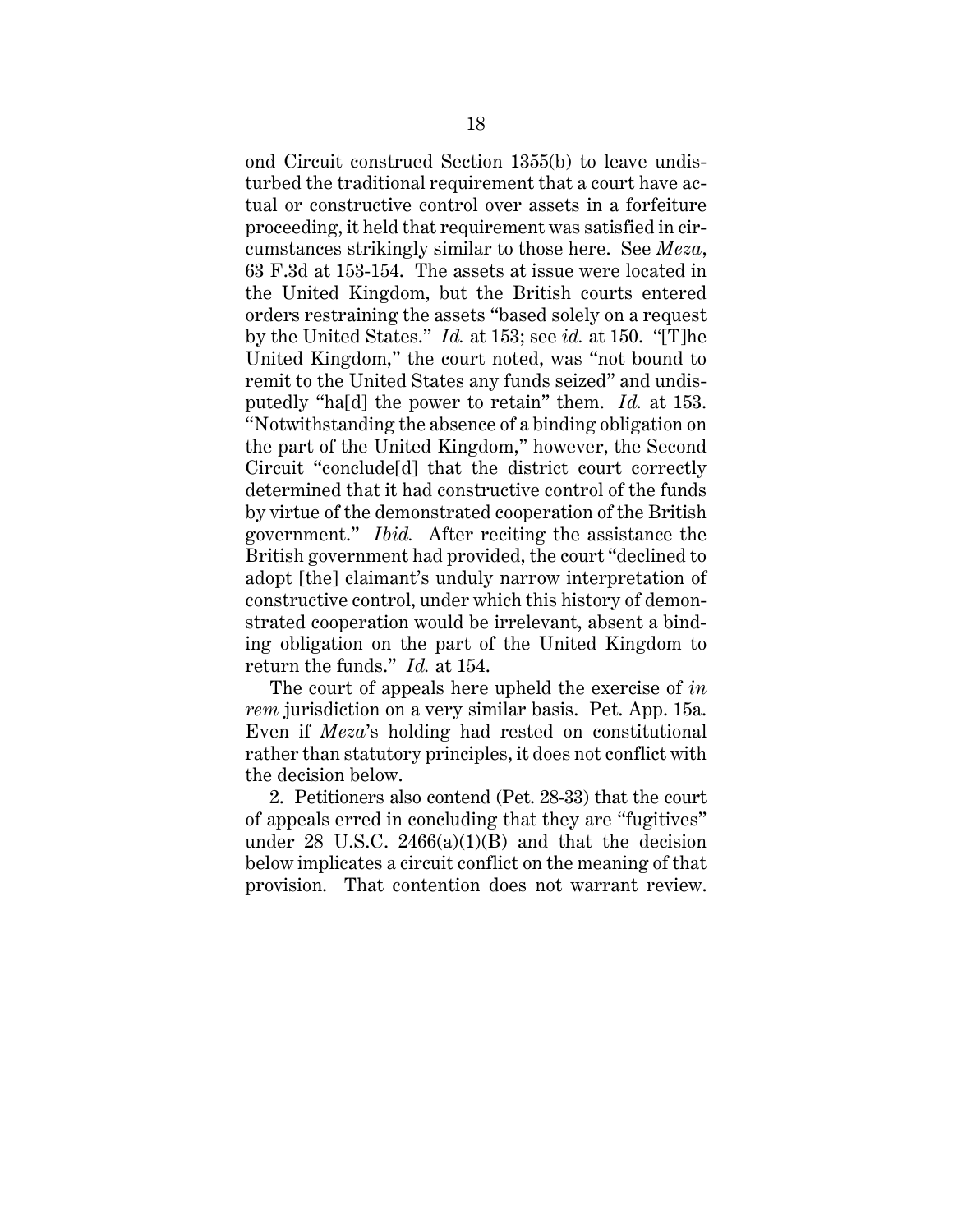The court correctly construed the statute to require only a determination that a claimant acted with specific intent to avoid prosecution, and its holding does not conflict with the decisions of any other circuit.

a. The court of appeals' interpretation of 28 U.S.C. 2466 is correct. Section  $2466(a)(1)$  authorizes a court to "disallow a person from using the resources of" federal courts "in furtherance of a claim in any related civil forfeiture action  $***$  upon a finding that such person," "after notice or knowledge of the fact that a warrant or process has been issued for his apprehension, in order to avoid criminal prosecution," either "purposely leaves the jurisdiction of the United States," "declines to enter or reenter the United States to submit to its jurisdiction," or "otherwise evades the jurisdiction of the court" where "a criminal case is pending against" him. 28 U.S.C.  $2466(a)(1).<sup>3</sup>$  The court of appeals correctly held that "in order to avoid criminal prosecution" means that the claimant specifically intended to avoid prosecution, not that avoiding prosecution was the claimant's "sole" or "principal" reason. Pet. App. 30a; see *id.* at 30a-35a.

That interpretation faithfully implements the statutory text. The ordinary meaning of "in order to" in Section  $2466(a)(1)$  is that the claimant acted "for the purpose of" avoiding or "as a means to" avoid prosecution. *Webster's Third New International Dictionary* 1588 (1993); accord *Webster's New International Dictionary*  1716 (2d ed. 1949). The court of appeals' reading of that phrase as requiring "specific intent" accurately reflects that meaning. See *Black's Law Dictionary* 931 (10th ed.

 $\overline{a}$ 

<sup>&</sup>lt;sup>3</sup> The statute does not apply if the person is confined or in custody in another jurisdiction for criminal proceedings based on crimes occurring there. 28 U.S.C. 2466(a)(2).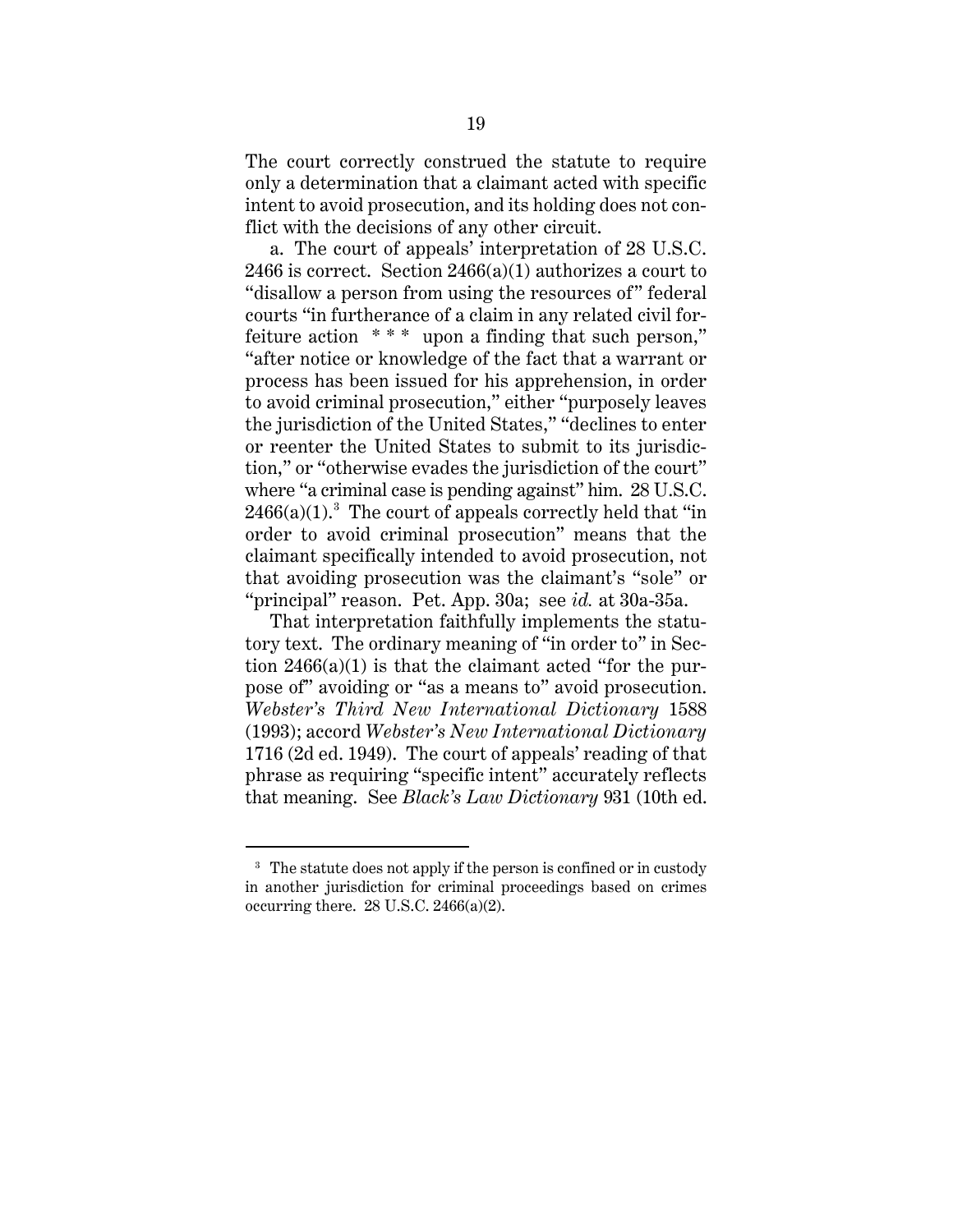2014) ("The intent to accomplish the precise criminal act that one is later charged with.").

The court of appeals also correctly read "in order to" in Section 2466(a)(1) not to require that avoiding prosecution be the only or the principal purpose for the claimant's absence from the United States. Pet. App. 32a-33a. As the Second Circuit has observed, "[i]t is commonplace that the law recognizes that there may be multiple motives for human behavior," and "a specific intent need not be the actor's sole, or even primary purpose." *United States* v. *Technodyne LLC*, 753 F.3d 368, 385 (2014). Accordingly, "[i]t is well established that a defendant accused of" various "specific-intent crimes" —"such as bribery, tax evasion, and conspiracy"—"may properly be convicted if his intent to commit the crime was any of his objectives." *Ibid.* (collecting cases); see, *e.g.*, *Anderson* v. *United States*, 417 U.S. 211, 226 (1974) (holding that conspiracy, a specific-intent crime, "may have several purposes, but if one of them—whether primary or secondary—be a violation of a federal law, the conspiracy is unlawful under federal law"). In contrast, "when Congress has meant to impose a sole-intent limitation, it has done so expressly." *Technodyne*, 753 F.3d at 385 (citing 10 U.S.C. 2805(a)(2), 18 U.S.C. 227(a), 1512(e)). Section  $2466(a)(1)$ , by contrast, "does not contain a sole-intent limitation," and courts should not "engraft one." *Ibid.*; see *Hanover Bank* v. *Commissioner*, 369 U.S. 672, 687 (1962) (courts are "not at liberty  $***$  to add to or alter the words employed to effect a purpose which does not appear on the face of the statute").

As the court of appeals recognized, the language of Section 2466(a)(1)(B) reinforces that conclusion. Pet. App. 32a-33a. It encompasses not only persons who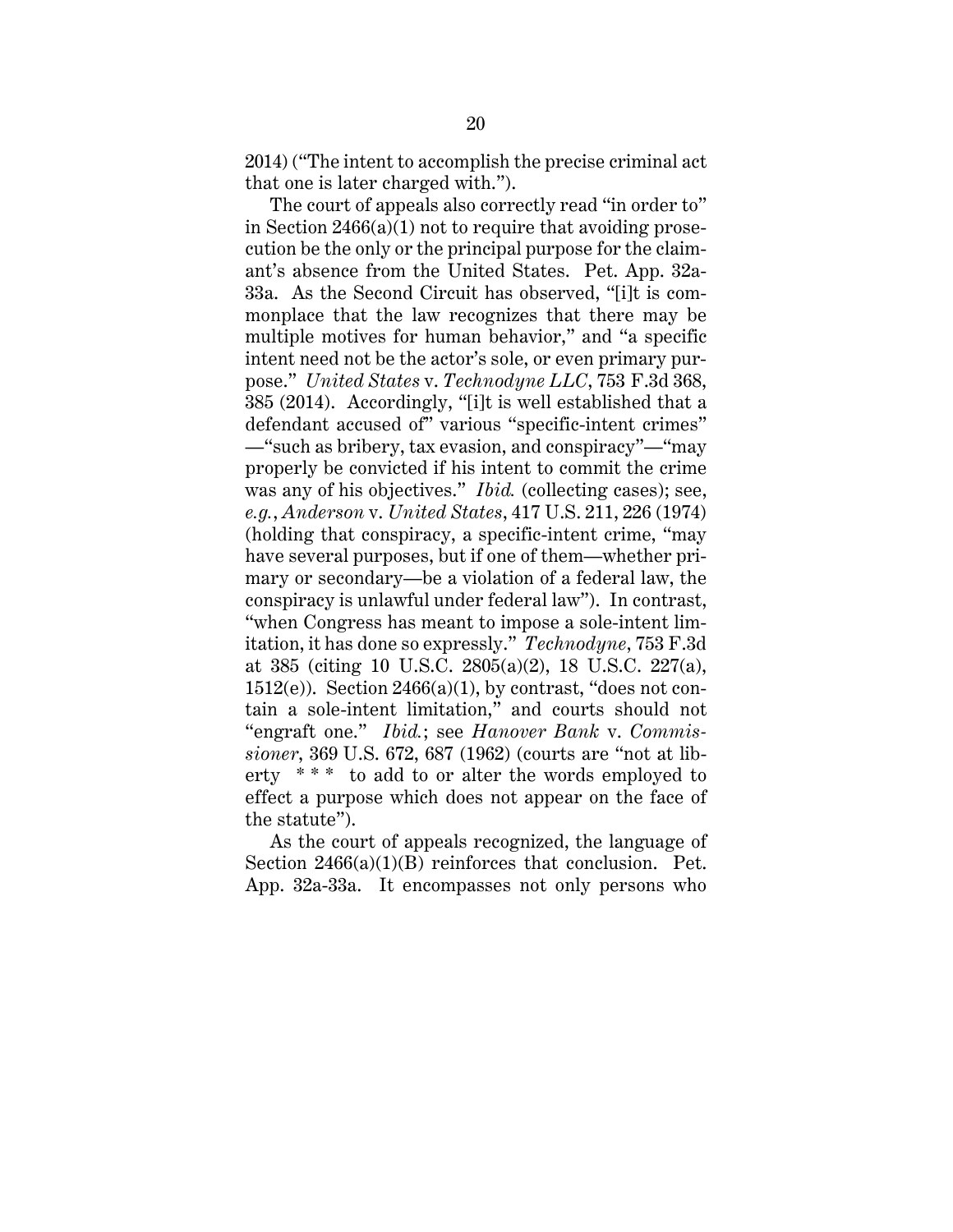decline to "reenter" the United States, but also those who decline to "enter," which in juxtaposition to "reenter" naturally refers to "those who have never before entered the United States." *Id.* at 33a (citations and quotation marks omitted). "Such individuals will often be foreign nationals with no ties to the United States other than their alleged criminal conduct." *Ibid.* "The principal reason such a person remains outside the United States will typically be that they live elsewhere." *Ibid.* Indeed, such persons may have "no reason to come to the United States other than to defend against criminal charges." *Id.* at 32a.

Petitioners' contrary reading also is incompatible with the statutory purpose. In enacting Section 2466, "Congress sought to bar the 'unseemly spectacle' of allowing an accused to absent himself deliberately in order to avoid prosecution in the United States while using United States courts to retrieve the proceeds of his crime." *Technodyne*, 753 F.3d at 385-386 (quoting *Collazos* v. *United States*, 368 F.3d 190, 200 (2d Cir. 2004)). It would therefore "defy logic to infer that Congress *sub silentio* intended to allow the fugitive to" do so "by the simple expedient of claiming some additional reason for not returning" to the United States. *Id.* at 386. As the court of appeals recognized, "almost any claimant could defeat disentitlement by merely asserting a self-serving reason to remain outside the United States," which would render the statute a "nullity." Pet. App. 38a.

b. Petitioners argue (Pet. 28-33) that review is warranted to resolve a disagreement among the courts of appeals about the interpretation of "in order to avoid criminal prosecution." That is incorrect. The courts of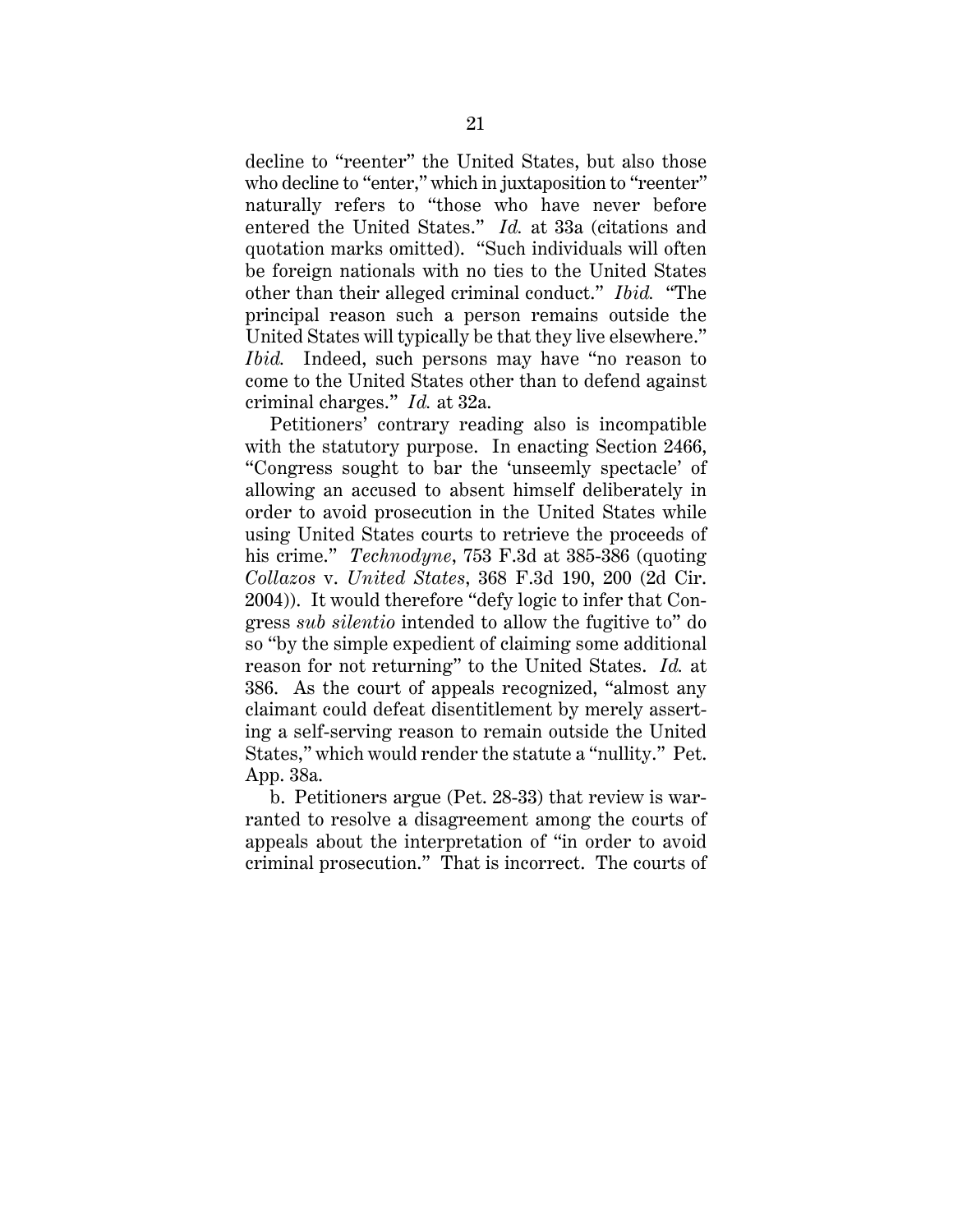appeals broadly agree on the appropriate standard governing application of Section 2466. To the extent any tension can be found in the language of the courts of appeals' opinions, it is not implicated here.

Like the Fourth Circuit here, other courts of appeals have recognized that "in order to avoid criminal prosecution" requires that a claimant has "deliberately" remained outside the United States for that purpose, or has made a "conscious choice" to do so. *United States*  v. *\$671,160 in U.S. Currency*, 730 F.3d 1051, 1056 & n.2 (9th Cir. 2013) (*Ionita*); see *United States* v. *2005 Pilatus Aircraft, Bearing Tail No. N679PE*, 838 F.3d 662, 664 (5th Cir. 2016), cert. denied, \_\_ U.S. \_\_, 2017 WL 2039192 (May 15, 2017); *Technodyne*, 753 F.3d at 378- 379, 383-385; *United States* v. *\$6,976,934.65 Plus Interest Deposited into Royal Bank of Scotland Int'l, Account No. 2029-56141070, Held in Name of Soulbury Ltd.*, 554 F.3d 123, 128 (D.C. Cir. 2009) (*Soulbury*); *United States* v. *Salti*, 579 F.3d 656, 665-666 (6th Cir. 2009). Two of these circuits have expressly held, like the decision below, that evading prosecution need not be the claimant's sole or primary purpose in declining to enter or reenter the United States. See *Technodyne,* 753 F.3d at 383 (declining to equate the "specific intent to avoid criminal prosecution," with "sole, principal, or dominant intent"); *Ionita,* 730 F.3d at 1056 n.2 ("[The claimant's] desire to evade criminal prosecution need not be the sole motivating factor causing him to remain abroad, to the exclusion of all others").

Petitioners assert that the D.C. and Sixth Circuits, despite adopting the same "deliberate[]," "conscious choice" standard, require that avoiding prosecution be "*the* reason a defendant does not enter the United States." Pet. 29 (capitalization altered); see Pet. 29-30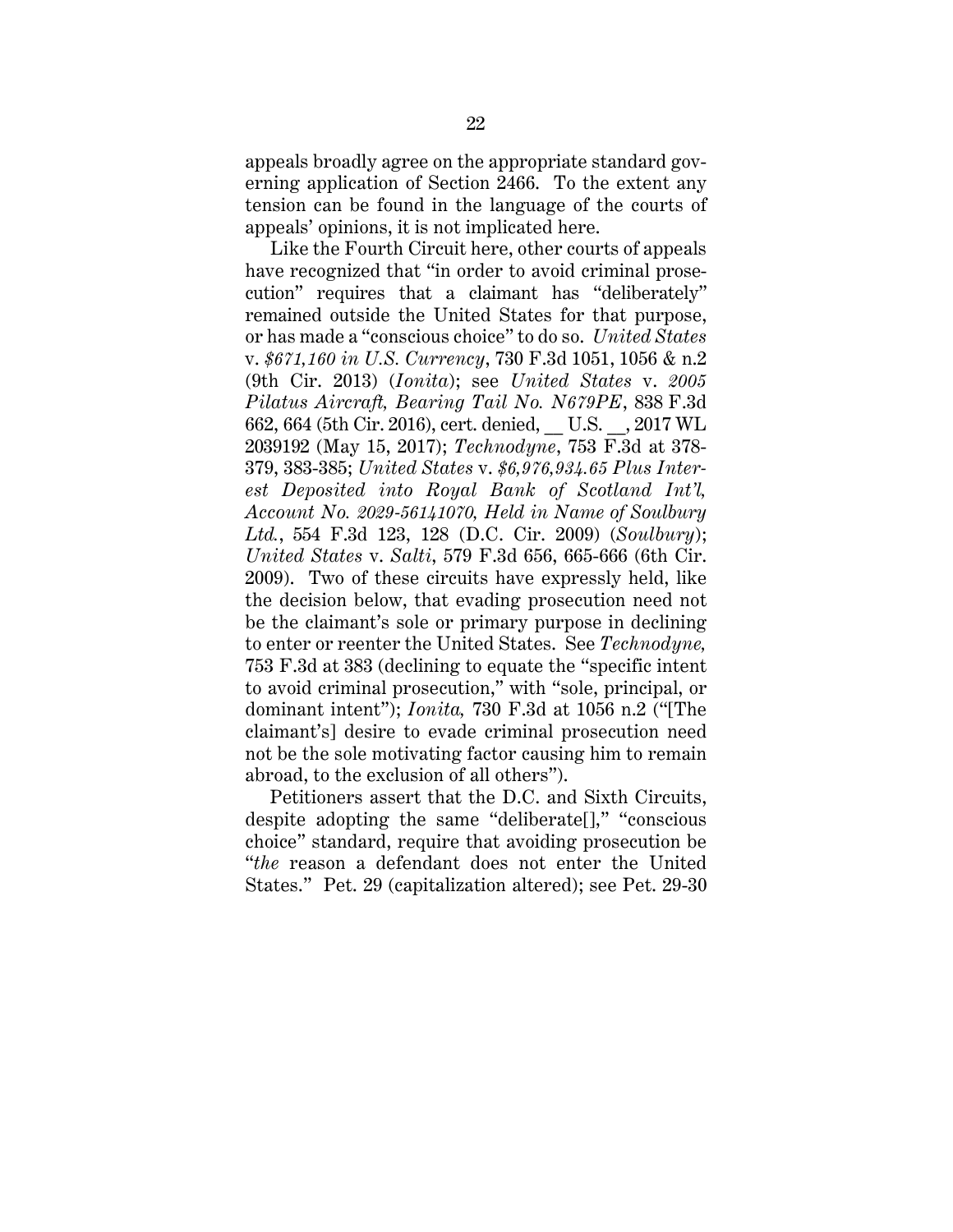(citing *Soulbury*, 554 F.3d at 131-132; *Salti*, 579 F.3d at 664-666). Petitioners read these decisions (Pet. 30) to establish a rule that, if a claimant also has "reasons other than avoiding prosecution to remain in [his] foreign home countr[y]," he has not absented himself from the United States in order to avoid prosecution under Section 2466. Neither case stands for that illogical proposition or conflicts with the decision below.

The D.C. Circuit in *Soulbury* did not hold that Section 2466(a)(1) requires that avoiding prosecution be the sole or primary reason for a claimant's absence from the United States. The district court in *Soulbury* did reject a rule requiring that "avoiding prosecution is *the* reason [the claimant] has failed to enter the United States," *United States* v. *\$6,976,934.65 Plus Interest*, 478 F. Supp. 2d 30, 41 (D.D.C. 2007), and the D.C. Circuit held that this was error, *Soulbury*, 554 F.3d at 132. But in doing so, the D.C. Circuit did not conclude that avoiding prosecution must be the exclusive reason why a claimant remains abroad.

Rather, as relevant here, the D.C. Circuit held only that "mere notice or knowledge of an outstanding warrant, coupled with a refusal to enter the United States, does not satisfy" Section 2466(a)(1)(B). *Soulbury*, 554 F.3d at 132. As the court of appeals here explained, the problem in *Soulbury* was that insufficient proof existed "that avoiding prosecution was even *a* reason that the claimant remained outside the United States." Pet. App. 34a (emphasis added). Indeed, the government had not shown that the claimant even had notice of one set of charges filed in 2005—13 years after he had left the United States—and "[w]ithout notice of \* \* \* the attendant criminal proceedings, it is difficult to say that [the claimant's] purpose for remaining outside the country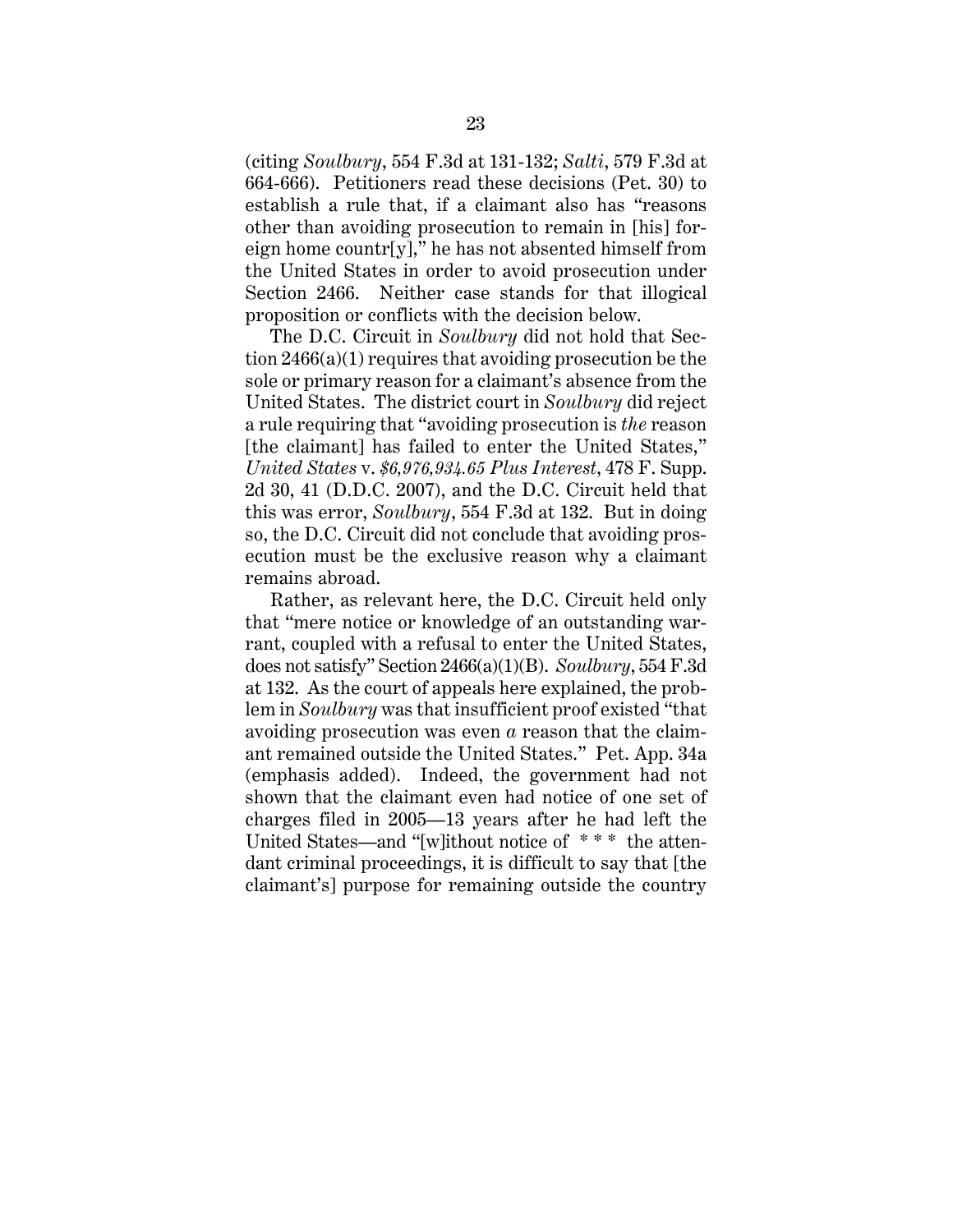was to avoid criminal prosecution." *Soulbury*, 554 F.3d at 133; see *id.* at 132-133. Although the claimant apparently had notice of earlier charges filed in 1998, it was "not clear" that the claimant could still be prosecuted based on those charges. *Id.* at 132. The D.C. Circuit had no occasion to address whether avoiding prosecution must be the claimant's exclusive purpose. Rather, the "most that can be taken from" *Soulbury* is that "the intent standard in [Section] 2466 is more than knowledge." Pet. App. 34a-35a; see also *Technodyne*, 753 F.3d at 384.

Similarly, the Sixth Circuit in *Salti* did not adopt a broad rule that avoiding prosecution must be the sole or principal reason for a claimant's absence. It held instead that the district court erred in refusing even to consider evidence that the claimant had not come to the United States because of his poor health, not because he sought to avoid prosecution. *Salti*, 579 F.3d at 665. Such evidence would be "clearly relevant to whether [the claimant] is deliberately avoiding prosecution." *Ibid.* (brackets, citation, and internal quotation marks omitted). As the Sixth Circuit explained, "[i]f [the claimant] is indeed too sick to travel, such that his illness is what prevents him from returning to the United States," he did not decline to enter the United States "in order to avoid criminal prosecution." *Id.* at 665-666 (citation and internal quotation marks omitted). Nowhere did the court indicate that avoiding prosecution must be the sole reason for his absence from the United States. As the court of appeals here noted, *Salti* "left open the possibility  $***$  that while poor health might be  $\alpha$  reason for [the claimant's] absence, the government might still prove that avoiding prosecution motivated his absence,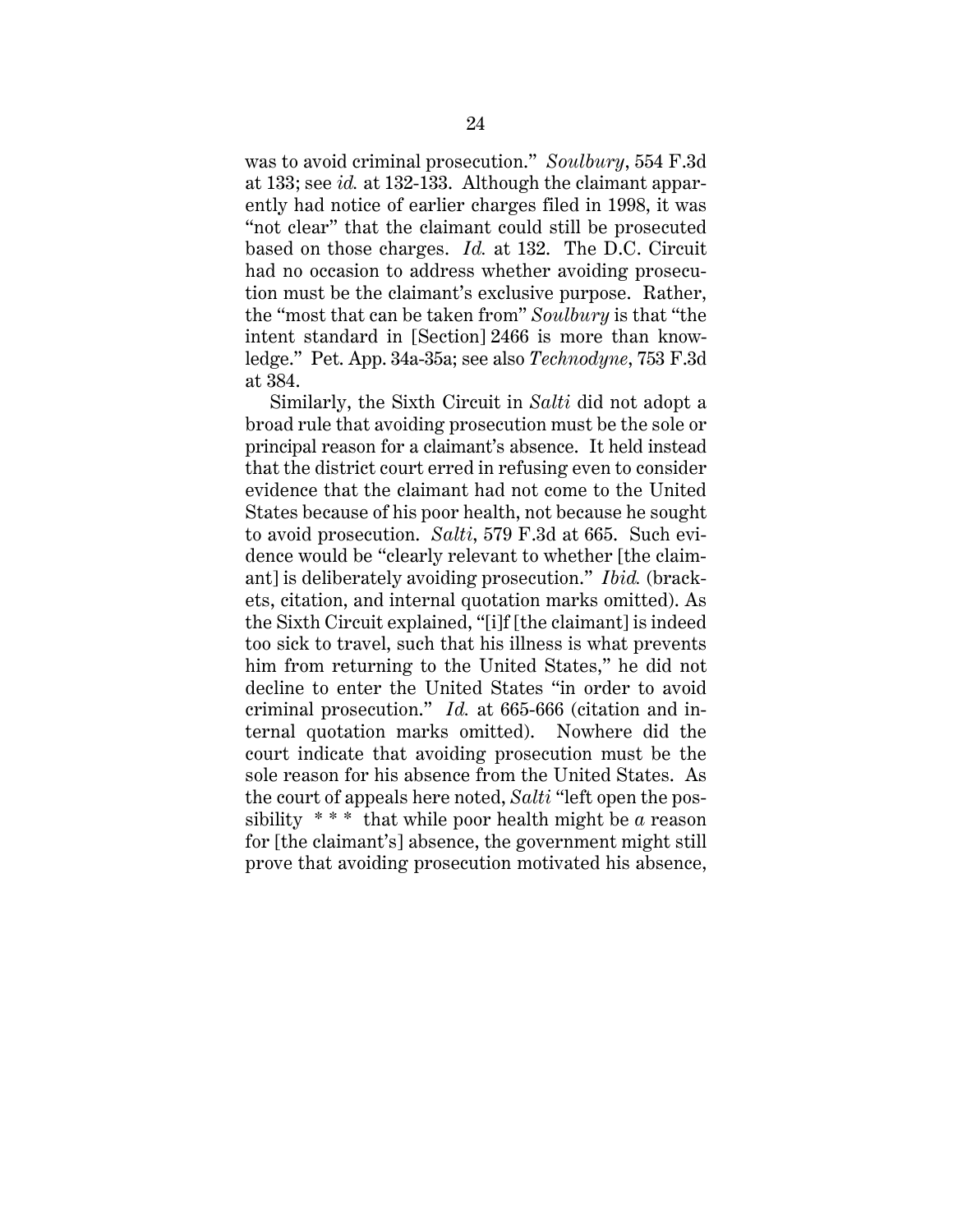making him a fugitive subject to disentitlement." Pet. App. 35a (emphasis added).

The decision below does not conflict with *Soulbury*  or *Salti*. The court of appeals did not hold, like the district court in *Soulbury*, that Section 2466(a)(1) applied merely because petitioners had knowledge of the criminal charges, but rather because they had specific intent to avoid prosecution. Pet. App. 35a-39a. All but two petitioners have actively opposed extradition. *Id.* at 36a-38a. As to the two other petitioners (Sven Echternach and Julius Bencko)—who do not face extradition in their home countries—the court of appeals held that the district court did not abuse its discretion in finding that the evidence showed that each one acted with intent to avoid prosecution. *Id.* at 38a-39a.4

Nor did the court of appeals, like the district court in *Salti*, refuse to consider petitioners' proffered evidence that they had "additional reasons" for declining to enter the United States. Pet. App. 38a. It held instead that petitioners' evidence was "utterly unpersuasive" because it "d[id] not contradict the evidence relied upon by the district court" showing that they intended to avoid prosecution. *Ibid.* Petitioners have failed to demonstrate any conflict that warrants further review.

 $\overline{a}$ 

<sup>4</sup> Petitioners' assertion (Pet. 33-35) that application of Section 2466 to them violates due process and conflicts with *United States* v. *\$40,877.59 in United States Currency*, 32 F.3d 1151 (7th Cir. 1994)—decided before Section 2466's enactment—rests on the erroneous premise that the court of appeals "treat[ed] knowledge of the indictment combined with [a] decision to remain abroad as adequate warrant for fugitive disentitlement." Pet. 33. As explained in the text, the decision below did not determine petitioners to be fugitives on that basis, but rather based its decision on the district court's detailed findings of petitioners' intent.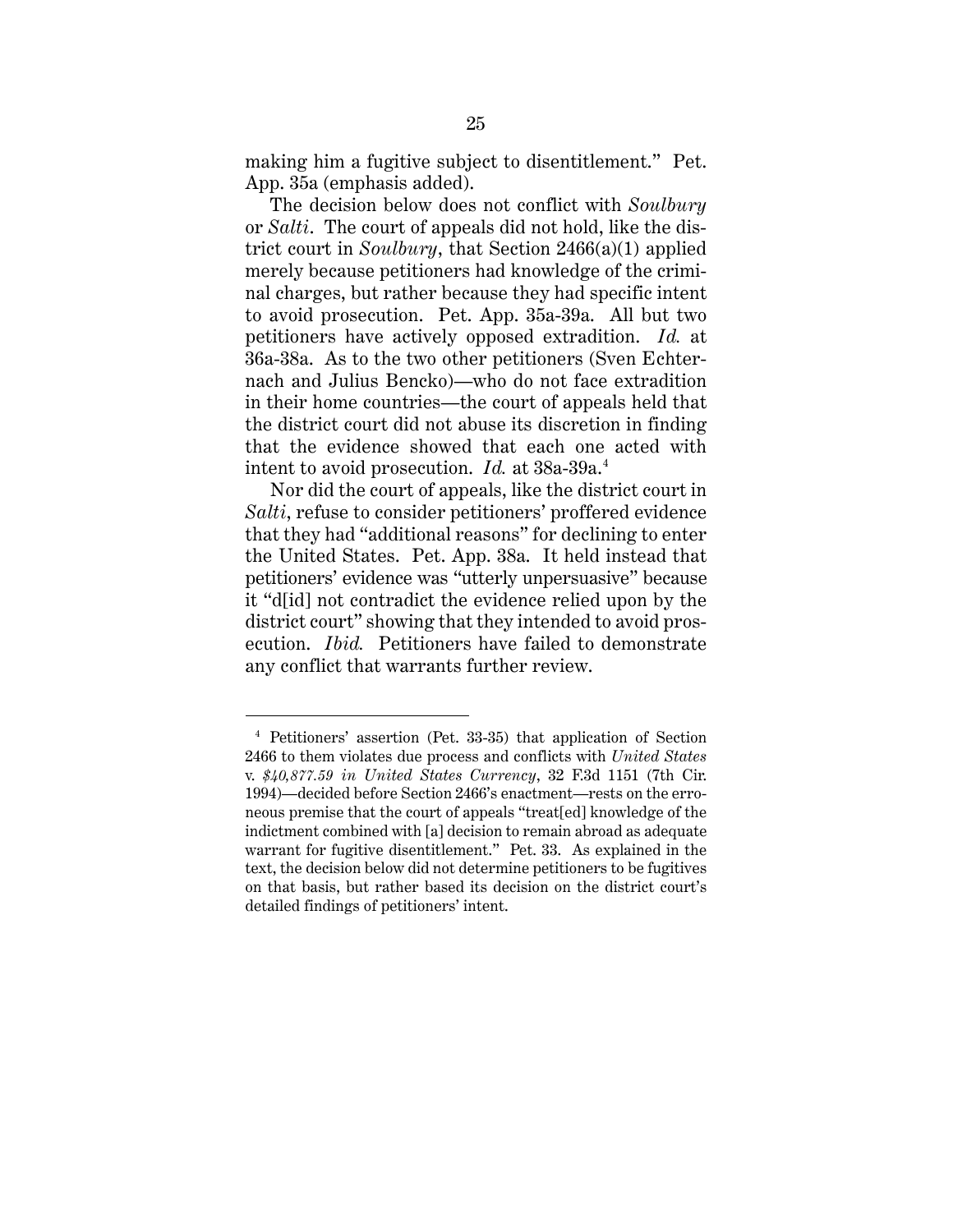3. Petitioners further contend that the court of appeals erred by adjudicating the issue of Section 2466's application "at the pleading stage—rather than at summary judgment or after an evidentiary hearing," and that its ruling implicates a circuit conflict. Pet. 19-20; see Pet. 19-28. That contention does not merit review.<sup>5</sup>

a. At the threshold, the procedural question petitioners raise does not warrant review because it was "not raised or resolved in the" the court of appeals. *Taylor* v. *Freeland & Kronz*, 503 U.S. 638, 646 (1992) (citation omitted). Petitioners contended in the district court that the government's motion to strike should be converted into a request for summary judgment. See C.A. App. 535; Pet. App. 128a n.13. Following numerous other cases, the district court held that it could resolve the issue of Section 2466's application on a motion to strike, in which the court may consider material outside the pleadings. Pet. App. 127a-128a. Petitioners also sought further discovery on the question of their intent

 $\overline{a}$ 

 $5$  Petitioners assert in passing (Pet. 20) that the district court violated due process by depriving them of property without an opportunity to be heard. The court of appeals correctly rejected that contention. Pet. App. 25a-30a. Section 2466 did not eliminate petitioners' opportunity to be heard on the merits of their forfeiture claim. They "could have secured a hearing on their forfeiture claim at any time" by "entering the United States." *Id.* at 26a (brackets and citation omitted). Petitioners, however, waived that opportunity by "fail[ing] to take advantage of " it, electing to remain outside the country. *Ibid.*; see *Boddie* v. *Connecticut*, 401 U.S. 371, 378 (1971) ("Due Process does not, of course, require that the defendant in every civil case actually have a hearing on the merits. A State can, for example, enter a default judgment against a defendant who, after adequate notice, fails to make a timely appearance."). Moreover, petitioners did receive a hearing and submitted evidence concerning the application of Section 2466 to bar their forfeiture claims. See C.A. App. 1820-1910.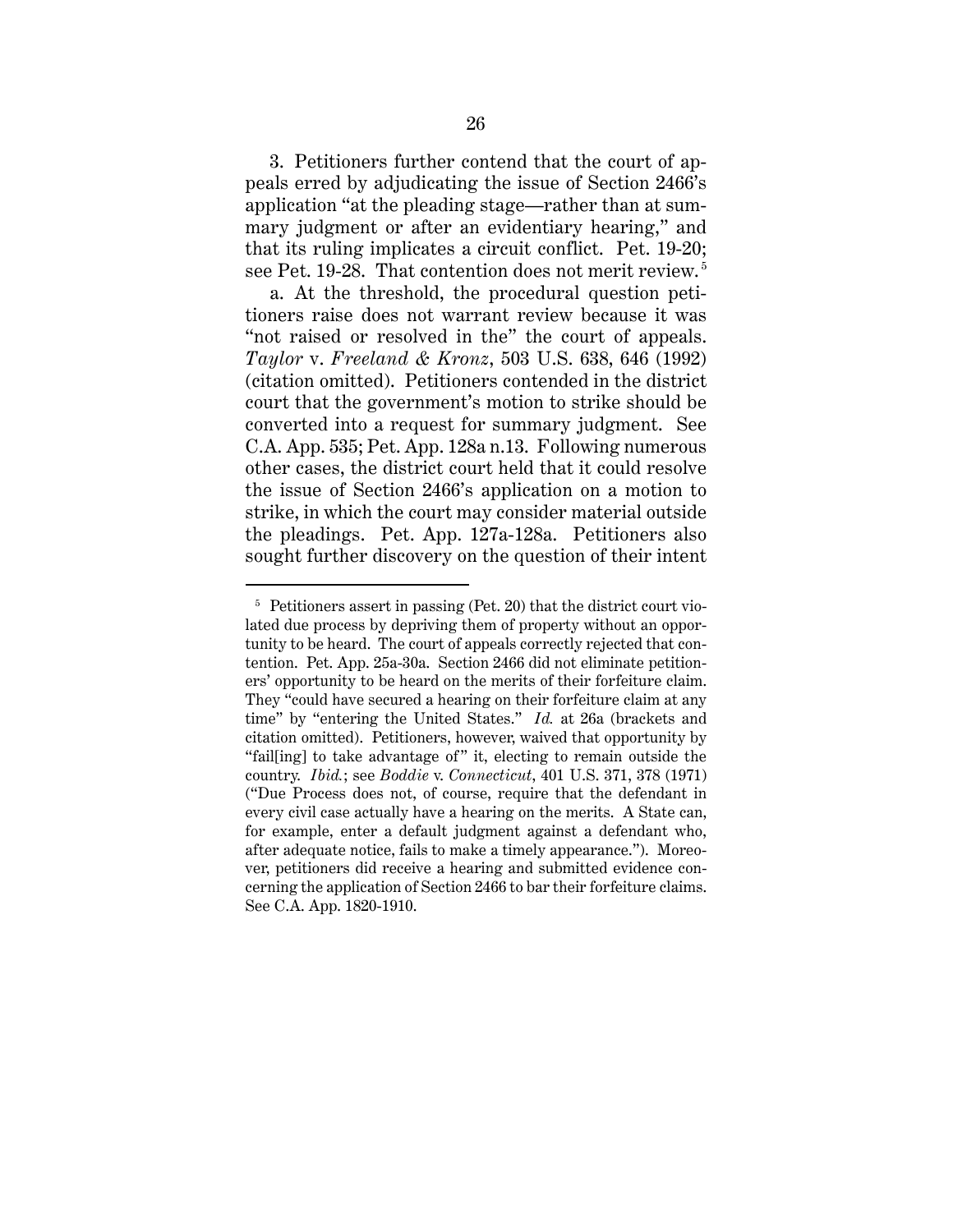to avoid prosecution. The court denied that request, concluding that the extensive record before it was sufficient to make the determination required by 28 U.S.C. 2466(a), and also questioning "how discovery could help the claimants present evidence of their own intent." Pet. App. 128a n.13.

Petitioners did not challenge these rulings in the court of appeals. They did not argue in their briefing before the Fourth Circuit that the district court erred in deciding the application of Section 2466 on the government's motion to strike or seek review of the discovery rulings. Instead, petitioners asserted that a motion to strike is "akin to a motion to dismiss the claim or for summary judgment" and that "essentially every court to have considered a disentitlement case \* \* \* has treated the motion as something like a motion to dismiss, has looked to matters outside the pleadings, and has, where appropriate, allowed for the possibility of conversion to summary judgment." Pet. C.A. Reply Br. 3 (citations, brackets, and internal quotation marks omitted). The court of appeals accordingly did not address the question whether the district court should have treated the motion to strike as one for summary judgment or granted broader discovery.

This Court ordinarily does not address issues not pressed or passed upon below absent "unusual circumstances." *Taylor*, 503 U.S. at 646 (citation omitted); see, *e.g.*, *OBB Personenverkehr AG* v. *Sachs*, 136 S. Ct. 390, 397-398 (2015). Petitioners identify no unusual circumstances here that justify disregarding their forfeiture. At a minimum, that forfeiture and the absence of a lower-court ruling makes this case an unsuitable vehicle for resolving the issues petitioners raise.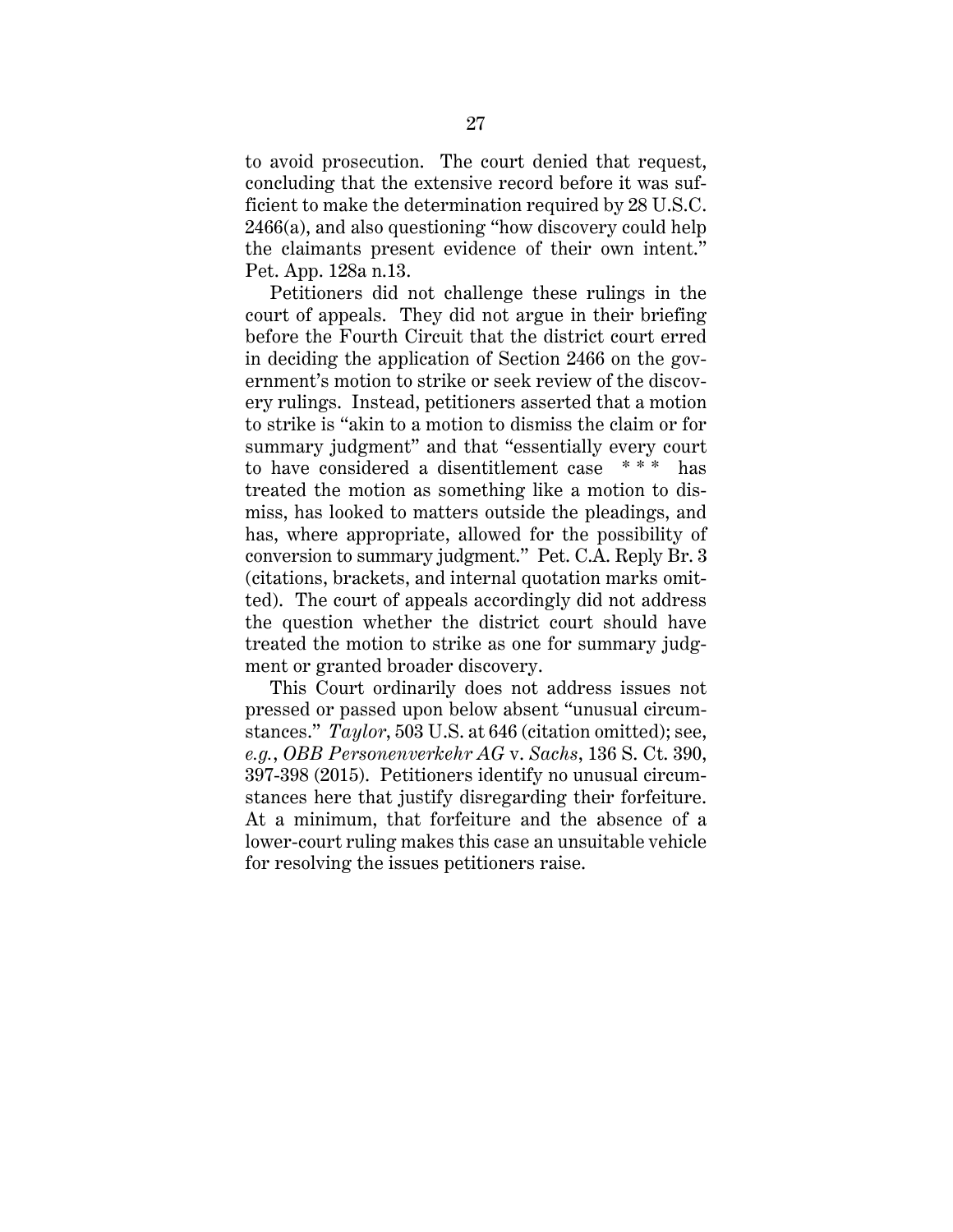b. Even if it were properly preserved, petitioners' challenge to the procedure the district court employed would not merit review. Petitioners' characterization (Pet. 19-20) that the court resolved the application of Section 2466 at the pleading stage does not accurately reflect the proceedings below. The court did not hold that petitioners are fugitives under the statute based on allegations on the face of the pleadings. Rather, as Section 2466 directs, it made a factual "finding," 28 U.S.C. 2466(a)—after a hearing, C.A. App. 1820-1910, and after considering extensive evidence presented, including petitioners' own declarations and multiple submissions, see *id.* at 145-509, 556-936, 994-1435, 1470-1645, 1667- 1953—that each petitioner deliberately declined to enter the United States in order to avoid prosecution. Pet. App. 135a-142a.

Petitioners raise factbound issues (Pet. 24-28) over specific evidence the district court considered, inferences it drew, and the extent of discovery it allowed. But those determinations, the district court's conclusion that the record here was adequate to resolve the Section 2466 issue, and its factual findings concerning petitioners' intent do not warrant further review. See *United States* v. *Johnston*, 268 U.S. 220, 227 (1925) ("We do not grant \* \* \* certiorari to review evidence and discuss specific facts.").

c. Contrary to petitioners' contention (Pet. 20-24), the procedure the district court applied does not implicate any square circuit conflict. The Second and Ninth Circuits each have declined to require district courts to convert motions to strike into motions for summary judgment: A court "is explicitly required to make findings of fact" under Section 2466, and therefore "determinations as to disentitlement are not to be made under the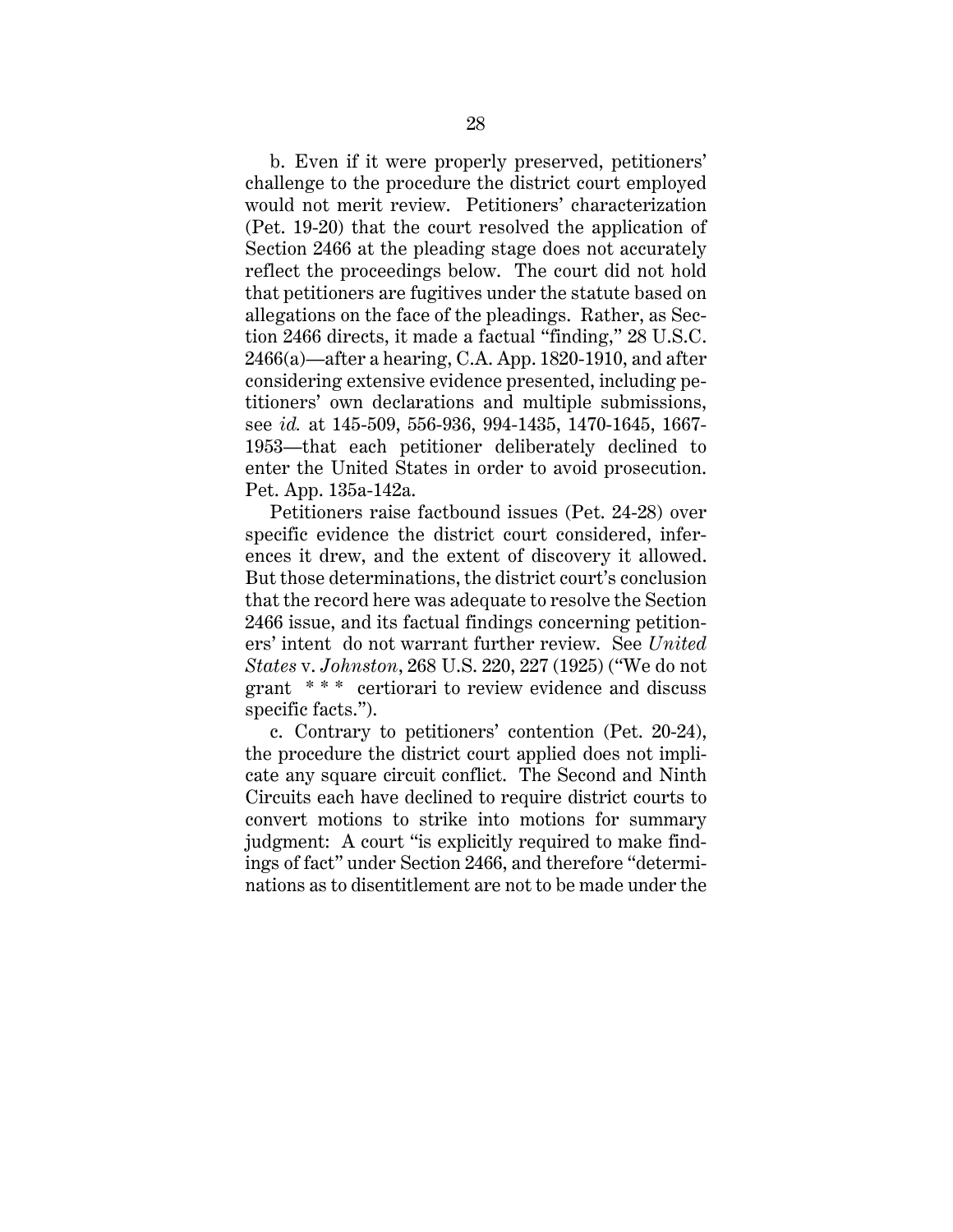standards governing summary judgment." *Technodyne*, 753 F.3d at 381-382; see *Ionita*, 730 F.3d at 1059 (affirming district court's decision declining to convert motion to strike into one for summary judgment).

Neither *Soulbury* nor *Salti* conflicts with the decision below. In *Soulbury*, the government moved for summary judgment, and the D.C. Circuit simply addressed the case in that posture, concluding that the district court could not resolve factual disputes at that stage. See 554 F.3d at 124. It did not hold that courts must apply the summary-judgment framework, but simply "dealt with the matter as it stood: an appeal from summary judgment." *Technodyne*, 753 F.3d at 381.

*Salti* similarly does not conflict with the decision below. The government moved to dismiss the claimant's claim, and the Sixth Circuit rejected the claimant's argument that discovery and a hearing were required before the district court could rule on that motion. See 579 F.3d at 660, 663-664. The Sixth Circuit reversed because the district court granted the motion to dismiss by deciding "as a matter of law" that the claimant was a fugitive, without considering evidence he had submitted concerning his medical history that might support a contention that he remained outside the United States due to poor health, not a desire to evade prosecution. See *id.* at 664-665. As discussed above, see p. 25, *supra*, the court here did not decline to consider evidence petitioners submitted about additional reasons they do not wish to enter the United States, but found the evidence unpersuasive because it did not undermine the court's finding that petitioners deliberately declined to enter the United States in order to avoid prosecution.